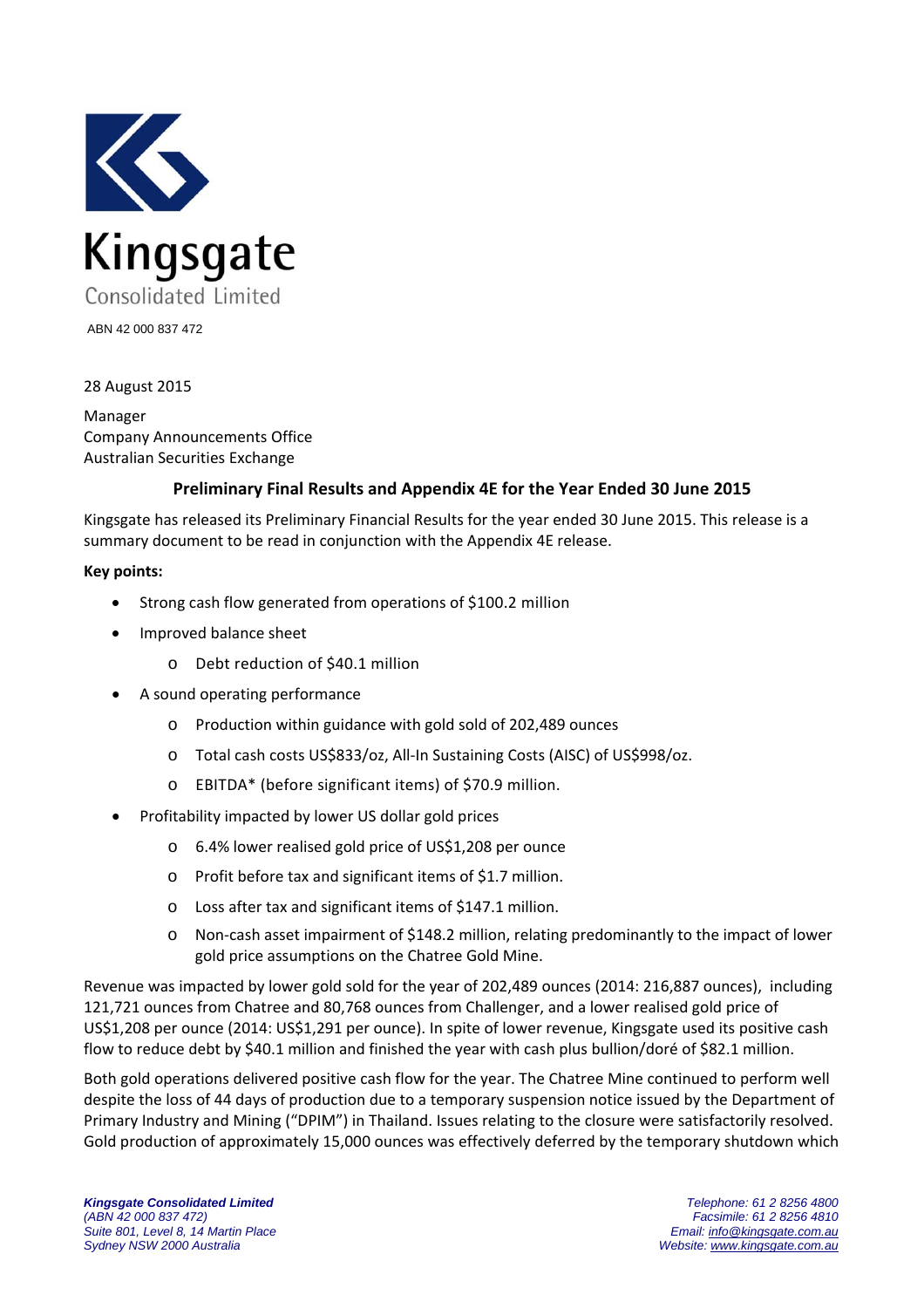would otherwise have added approximately \$20 million to \$24 million of revenue to cash flow. Costs incurred during the shutdown were in the order of \$6.3 million including depreciation and amortisation charges of \$2.7 million.

Despite the closure, Chatree delivered an EBITDA before significant items of \$62.1 million for the year. At Challenger, a very good operating performance in both production and costs generated an EBITDA of \$14.3 million for the year.

The major contributors to the after tax loss of \$147.1 million were non-cash impairments to the carrying values of the Chatree Gold Mine and the Bowdens Silver Project ("Bowdens"). The Board of Kingsgate believes that Chatree remains a world class asset and considers that Bowdens remains an important asset within Kingsgate. However, in accordance with the current accounting standards, Kingsgate is required to assess the carrying value of the operating and development projects within a set valuation framework and the impairments are largely a function of the use of lower gold and silver price assumptions. The outcome of the assessment is a non-cash impairment of \$115.7 million against the carrying value of Chatree and \$22.6 million against Bowdens.

The major development project, Nueva Esperanza in Chile, continued to advance during the year with the discovery of Chimberos Gold, to the west of the historic Chimberos pit. The new gold rich deposit has increased gold resources by 250,000 ounces and silver resources by 5.1 million ounces with total Mineral Resources at Nueva Esperanza increasing by 21% to 1.9 million gold equivalent ounces (GEO^).

# **Outlook**

The outlook for the Group in fiscal year 2016 is for gold production to be between 165,000 and 180,000 ounces. Production from the Chatree Gold Mine in Thailand is expected to be a total of 125,000 to 135,000 ounces but, due to the current stripping schedule, will be heavily weighted to the second half of the year. Under the current mine plan, the Challenger Mine in South Australia will exhaust the current Ore Reserves in the March quarter 2016 with a total of 40,000 to 45,000 ounces expected for the year. Work continues to explore options to extend the mine life at Challenger.

At Nueva Esperanza, an optimisation study is underway with Ausenco to determine indicative design, capital and operating parameters around a 2Mtpa agitated leach (milling) operation.

The Thai Government has advised that it intends to introduce a new Gold Policy which is expected to be enacted in the next six months. Kingsgate has engaged with the DPIM regarding the new policy and does not expect any material impact to the existing mining operations. It is hoped that the enactment of the Gold Policy could result in the granting of Kingsgate's current exploration licence applications which were submitted by its Thai subsidiaries.

Kingsgate continues to adapt to the volatile operating environment for gold producers and remains focused on continuous improvement and operating efficiencies that complement ongoing cost saving initiatives. It is targeting further cost reductions in FY16.

'<sup>p</sup>og Tath

**Greg Foulis** Chief Executive Officer Kingsgate Consolidated Limited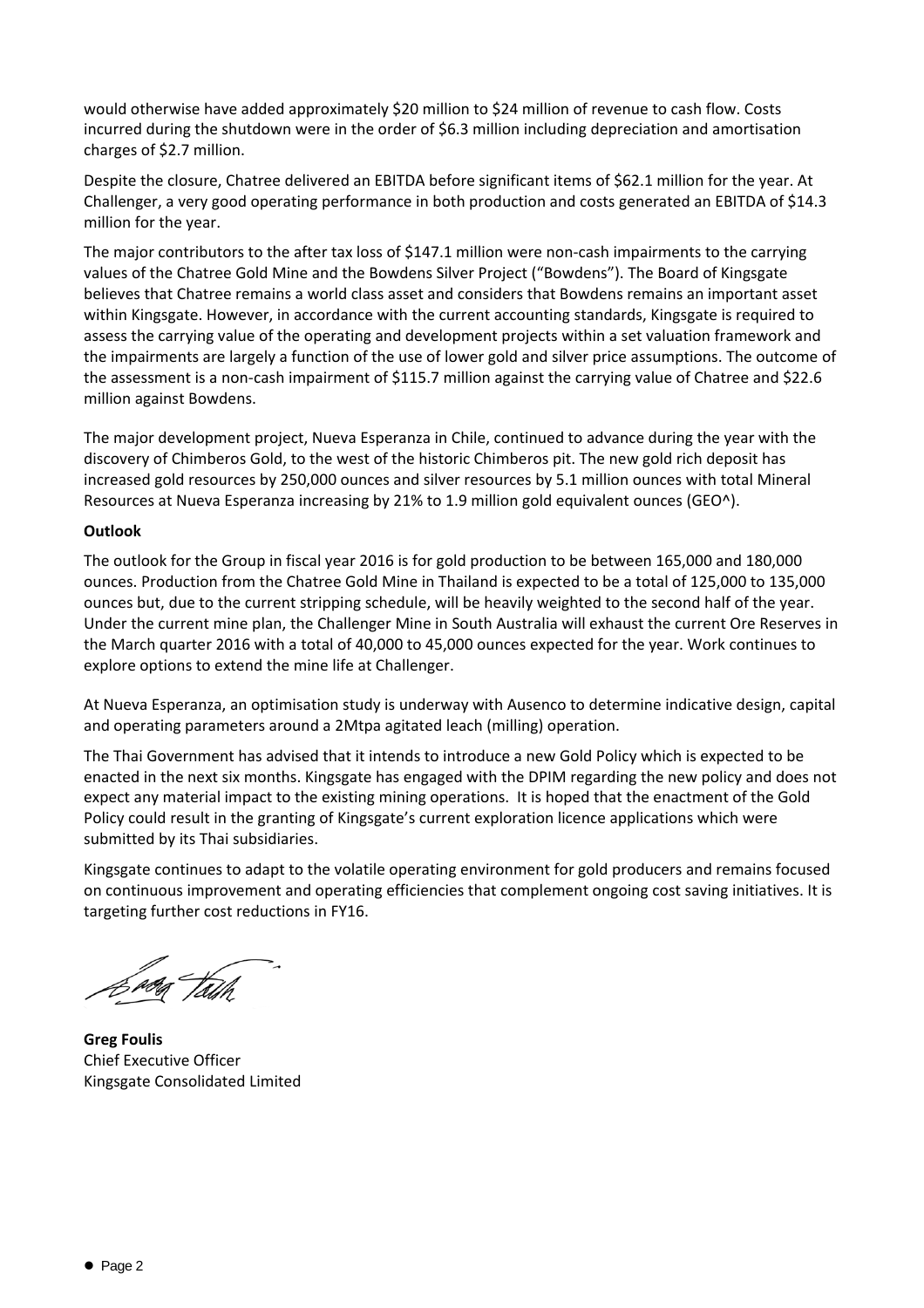#### *IMPORTANT NOTICES*

#### *Caution regarding forward‐looking statements*

This announcement contains forward-looking statements, which can usually be identified by the use of words such as such as "may", "will", "expect", "intend", "plan", "estimate", "anticipate", "believe", "continue", "objectives", "outlook", "guidance" or words of similar effect. These forward-looking statements are not guarantees or predictions of future performance, and involve known and unknown risks, uncertainties and other factors, many of which are beyond our control, and which may cause actual outcomes to differ materially from those expressed in the statements contained in this release. You should not place undue reliance on these forward-looking statements. These forward-looking statements are based on information available to us as of the date of this release. Except as required by law or regulation (including the *ASX Listing Rules) we undertake no obligation to update these forward‐looking statements.*

#### *Past performance not indicative of future performance*

Past performance information given in this announcement is given for illustrative purposes only and should not be relied upon as (and is not) an indication of future *performance.*

#### *\*EBITDA*

EBITDA before significant items is a financial measure which is not prescribed by International Financial Reporting Standards (IFRS) and represents the profit under IFRS adjusted for specific significant items. The EBITDA before significant items has not been subject to any specific review procedures by our auditor but has been extracted *from the accompanying preliminary final report*

#### *^ Notes for Mineral Resources and Mineral Equivalents:*

*Nueva Esperanza silver equivalent: AgEq (g/t) = Ag (g/t) + Au(g/t) x 60.*

*Gold Equivalent Ounces (GEO): AuEq (g/t) = Au (g/t) + Ag (g/t)/60.*

Calculated from long term historical prices for gold and silver and metallurgical recoveries of 70% Au and 75% Ag estimated from test work by Kingsgate. It is the Company's opinion that all elements included in the metal equivalents calculation have a reasonable potential to be recovered and sold. Although gold is not the dominant metal, gold equivalent values are reported to allow comparison with Kingsgate's other projects.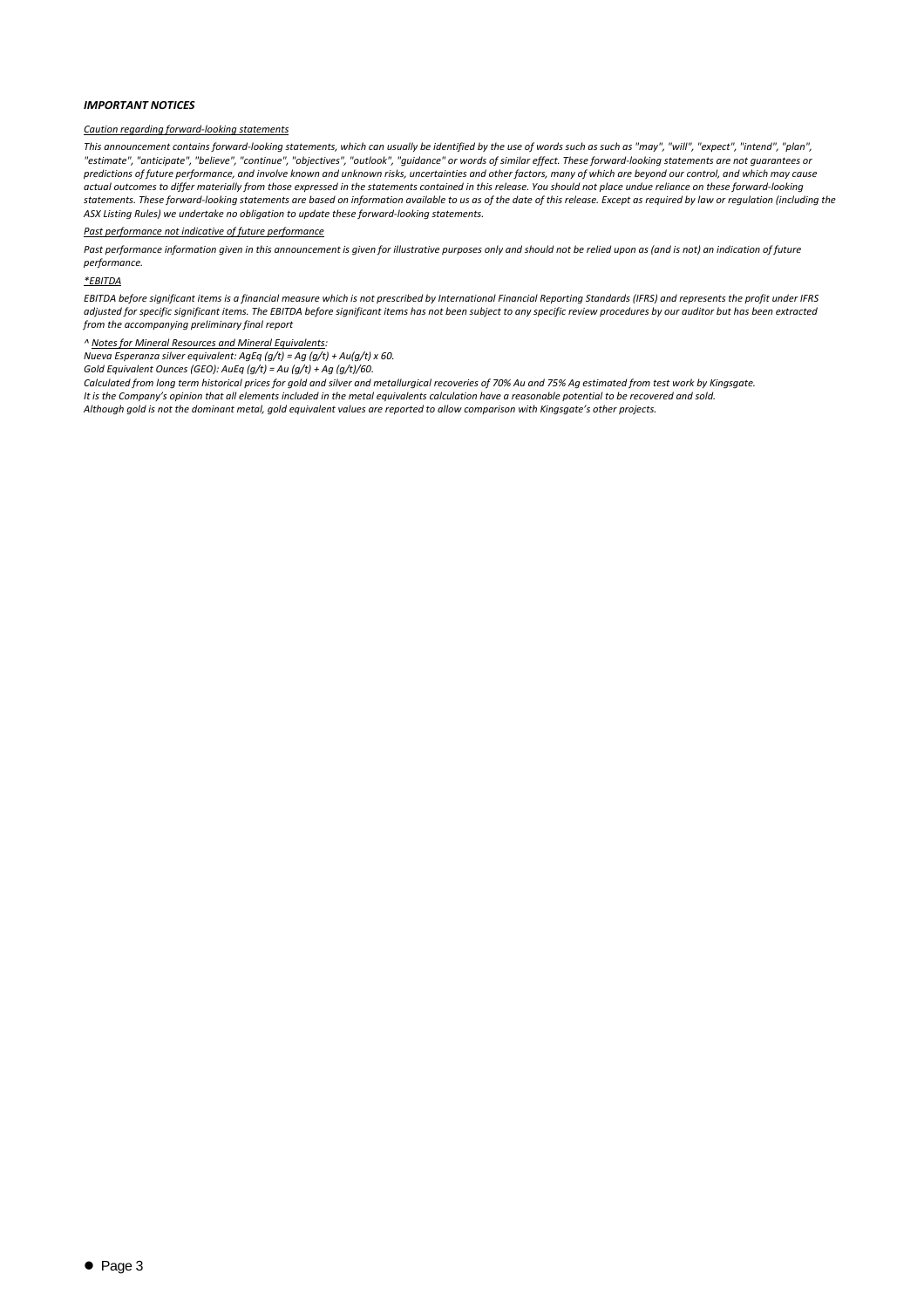

ABN 42 000 837 472

# **APPENDIX 4E**

# **PRELIMINARY FINAL REPORT**

**FOR THE YEAR ENDED 30 JUNE 2015**

**ASX CODE: KCN**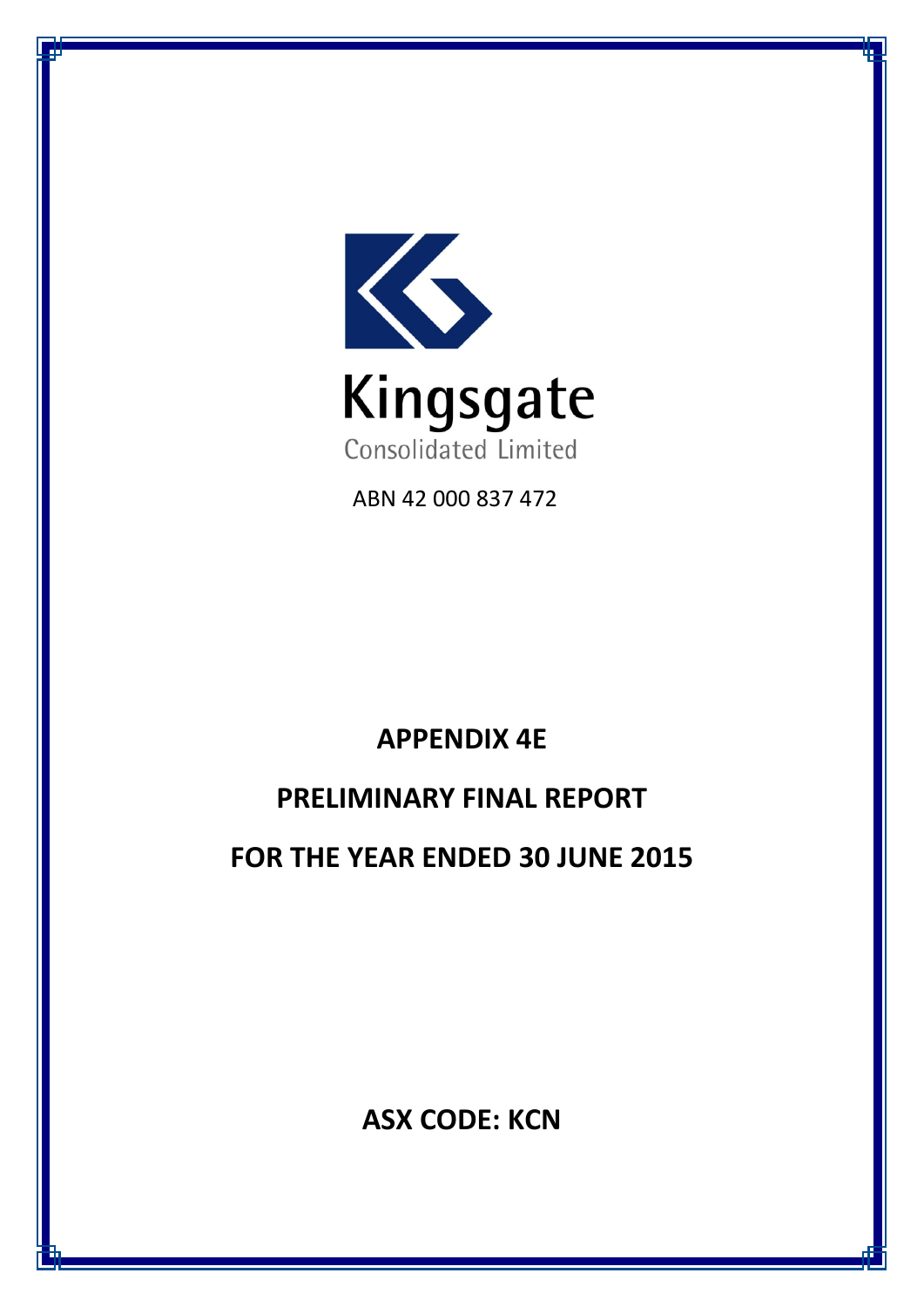# **CONTENTS**

| <b>Results for Announcements to the Market</b>  | $\overline{2}$ |
|-------------------------------------------------|----------------|
| <b>Operating and Financial Review</b>           | 3              |
| <b>Outlook</b>                                  | 8              |
| Income Statement and Other Comprehensive Income | 9              |
| <b>Statement of Financial Position</b>          | 10             |
| <b>Statement of Changes in Equity</b>           | 11             |
| <b>Statement of Cash Flow</b>                   | 13             |
| Notes to the Preliminary Final Report           | 14             |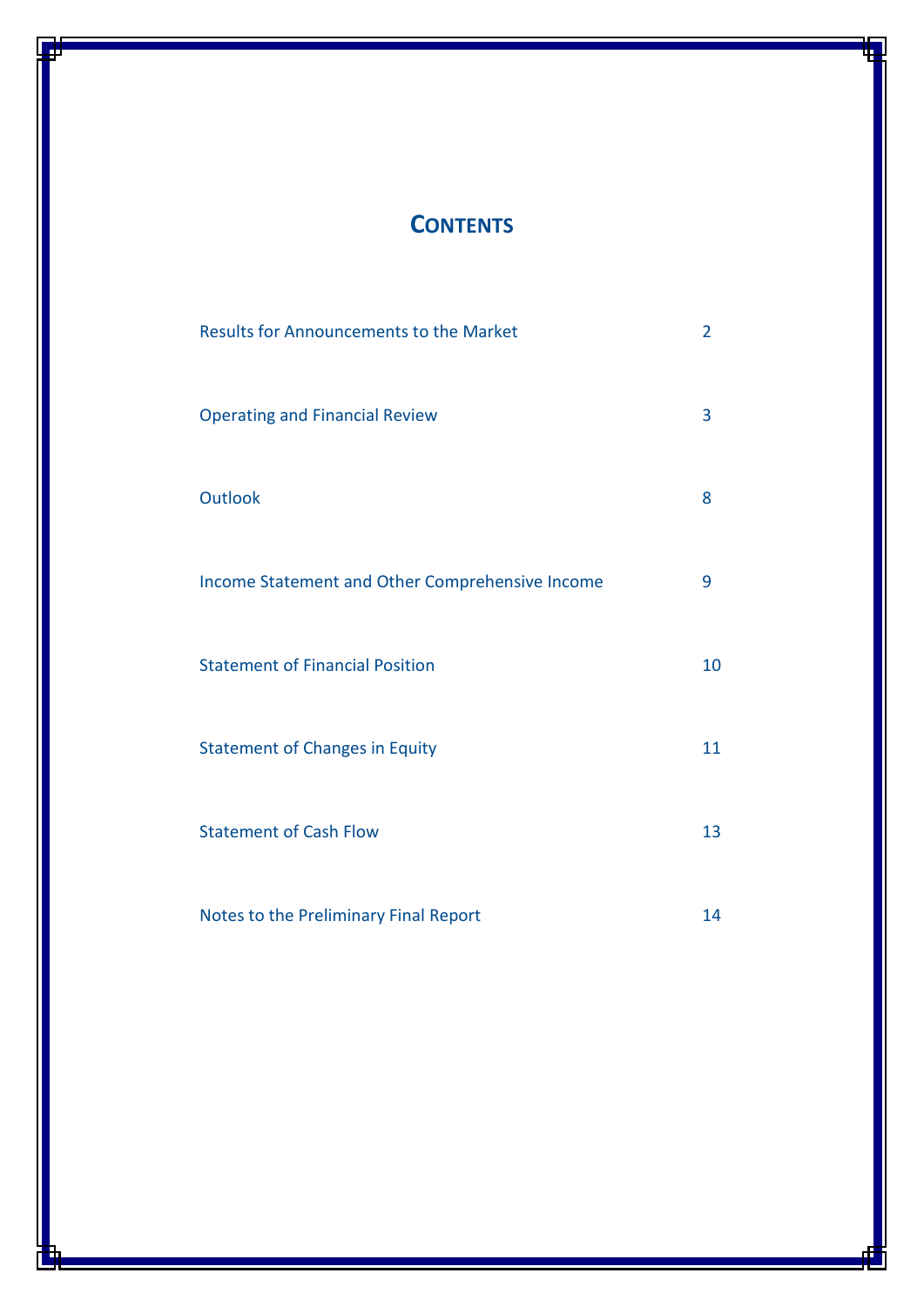Appendix 4E<br>
Preliminary Final Report<br>
Financial year ended 30 June 2015<br>
ASX Code: KCN<br>
ASX Code: KCN Preliminary Final Report **ABN 42 000 837 472 Financial year ended 30 June 2015** ASX Code: KCN



# **RESULTS FOR ANNOUNCEMENT TO THE MARKET**

|                                                                    |                 |     | 2015<br>\$'000 | 2014<br>\$′000 |
|--------------------------------------------------------------------|-----------------|-----|----------------|----------------|
| Revenue from ordinary activities                                   | Revenue reduced | 5%  | 313.162        | 328,326        |
| Loss from ordinary activities after tax attributable to<br>members | Loss increased  | 51% | (147,093)      | (97, 613)      |
| Net loss for the period attributable to members                    | Loss increased  | 51% | (147,093)      | (97, 613)      |

# **DIVIDENDS**

No interim dividend was paid in relation to the year ended 30 June 2015.

No final dividend will be paid in relation to the year ended 30 June 2015.

|                                                             | 2015 | 2014 |
|-------------------------------------------------------------|------|------|
| Net tangible asset backing per ordinary share: \$ per share |      |      |

Refer attached Review of Operations for commentary on the results for the year.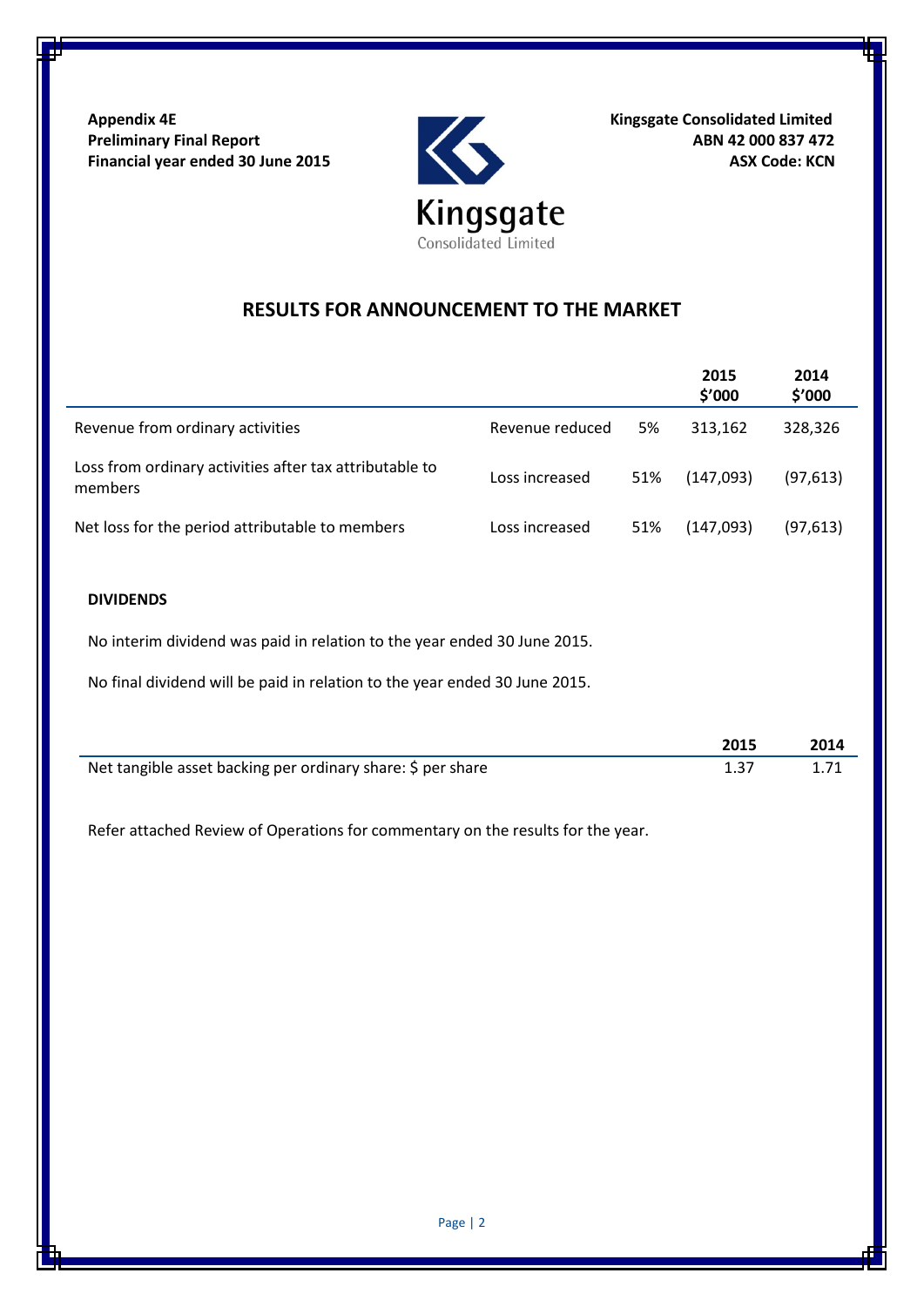

# **OPERATING AND FINANCIAL REVIEW**

Kingsgate is a gold mining, development and exploration company based in Sydney, Australia. Kingsgate owns and operates two gold mines; the world-class Chatree Mine in Thailand and the underground Challenger Mine in South Australia. In addition, the Company has two advanced development projects; the Nueva Esperanza Gold/Silver Project, in the highly prospective Maricunga Gold/Silver Belt in Chile, and the Bowdens Silver Project in New South Wales, Australia.

The Directors of Kingsgate Consolidated Limited today announced a net loss of \$147.1 million for the year ended 30 June 2015 which includes significant items totalling \$148.2 million.

The pre-tax profit of the Group before significant items was \$1.7 million and the EBITDA before significant items was \$70.9 million.

The significant items include:

Write-down of \$115.7 million against the carrying value of the Chatree Gold Mine in Thailand; Write-down of \$22.6 million against the carrying value of the Bowdens Silver Project in Australia; Write-down of \$9.9 million against the carrying value of exploration projects.

#### **DIVIDENDS**

No interim dividend was declared for the year ended 30 June 2015.

No final dividend has been declared for the year ended 30 June 2015.

#### **OVERVIEW**

Group gold production for the year was 205,245 ounces with Chatree contributing 125,094 ounces and Challenger 80,151 ounces.

Chatree continued to perform well despite the impact on production over the 44 days temporary suspension.

Chatree was issued with a temporary suspension notice by the Department of Primary Industry and Mining ("DPIM"), Thailand on 13 January 2015. Due to uncertainty around the timing of the re-start of the operation, the Kingsgate Board requested voluntary suspension of trading in Kingsgate shares on the Australian Securities Exchange ("ASX").

The temporary closure of Chatree was ordered because of unsubstantiated claims that slightly elevated levels of arsenic and manganese that had been found in some local inhabitants living in the region could be attributable to the mining operation at Chatree. Importantly, Chatree does not use and has never used arsenic or manganese in any of its operations.

During the suspension period Akara Resources undertook a series of steps to qualify that Chatree is not the cause of elevated arsenic and manganese in the local community. This included commissioning an independent study by Mahidol University, a highly respected and credible academic institution in Thailand, to examine the root cause of these elevated readings. The study findings concluded that these elevated readings of arsenic and manganese are most likely caused by lifestyle factors such as diet, as arsenic can be found in local fish products and rice.

In addition, Akara Resources arranged secondary health checks for approximately 250 local villagers, which coincided with the presentation of a petition to the DPIM containing 2,495 signatures from the local community in support of the Chatree Mining Operation.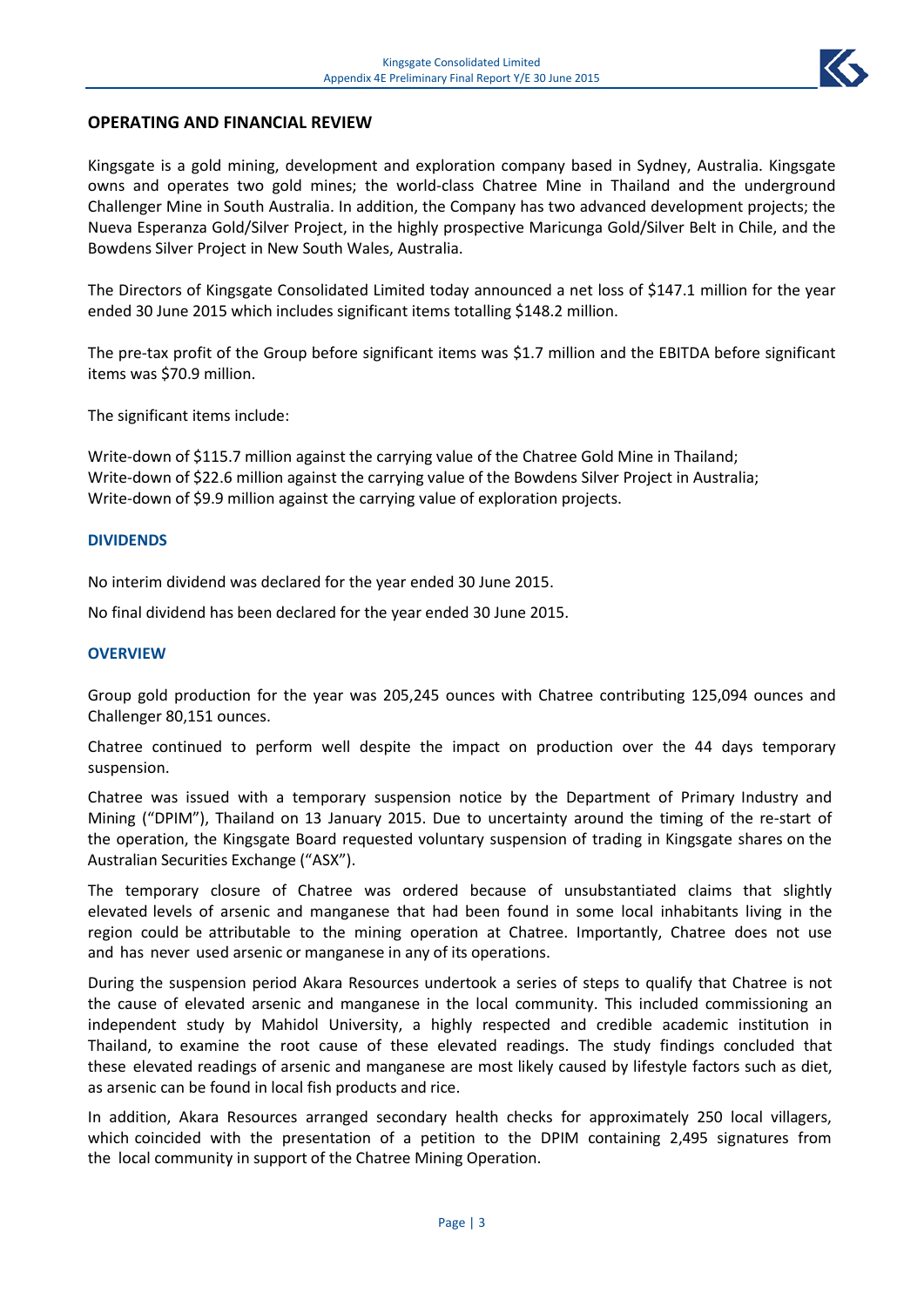

Akara Resources presented a strong case for lifting the temporary suspension order at two community meetings, and made the Mahidol University Study and all health check medical documentation available to the DPIM. As a result the DPIM, as an administrative measure, required that all the Akara documentation be verified by a DPIM appointed Review Committee.

The Review Committee verified all relevant supporting documentation and the DPIM was satisfied that Akara Resources has complied with all the requests made under the suspension orders. Therefore on 27 February 2015 the DPIM rescinded the temporary suspension order, following which Akara Resources recommenced operations at Chatree on the same day.

Gold production of approximately 15,000 ounces was effectively deferred by the temporary shutdown which would otherwise have added approximately \$20 million to \$24 million of revenue to cash flow. Costs incurred during the shutdown were in the order of \$6.3 million including depreciation and amortisation charges of \$2.7 million.

The Thai Government has advised that it intends to introduce a new Gold Policy which is expected to be enacted in the next six months. Kingsgate has engaged with the DPIM regarding the new policy and does not expect any material impact to the existing mining operations. It is hoped that the enactment of the Gold Policy could result in the granting of Kingsgate's current exploration licence applications which were submitted by its Thai subsidiaries.

Challenger had a strong finish to the year with gold production 7% higher than the previous corresponding year and well above the guidance range of 65,000 to 75,000 ounces. The operational performance was a result of higher gold head grade and increased throughput.

The after tax loss of \$147.1 million for the year is primarily due to a non-cash impairment charge of \$148.2 million against the carrying values of the Chatree Gold Mine, the Bowdens Silver Project and various exploration areas. The Board believes that the Chatree Gold Mine remains a world class asset and considers that Bowdens is an important asset in the Kingsgate development portfolio. However, in accordance with current accounting standards Kingsgate is required to assess the carrying value of its operating and development projects within a set valuation framework (refer to Note 4 on Page 17 for further details).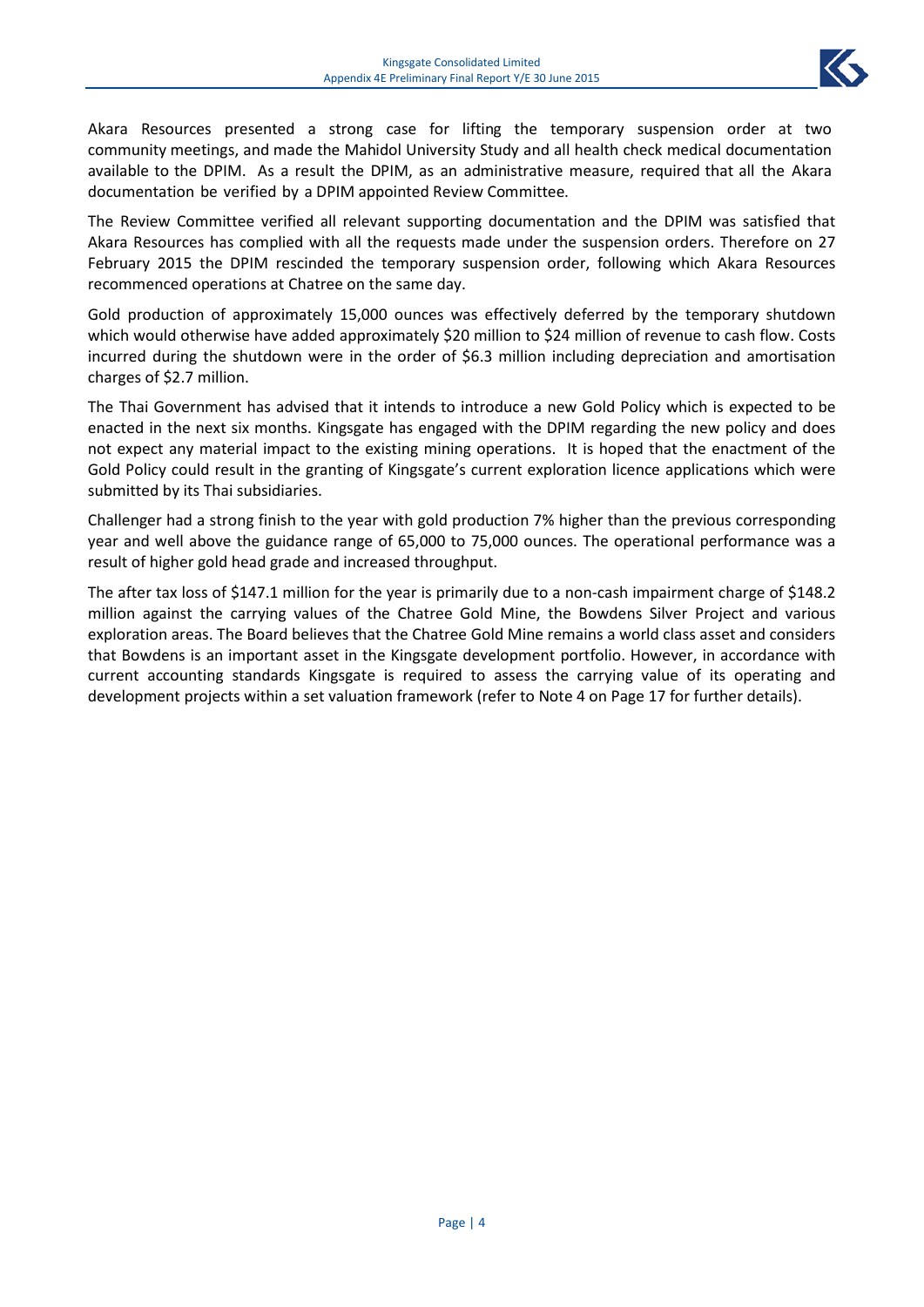#### **FINANCIAL RESULTS**

Kingsgate made an after tax loss of \$147.1 million for the full year to 30 June 2015 compared to an after tax loss of \$97.6 million for the previous corresponding year.

#### **EBITDA before significant items**

Before significant items, the after tax profit of the Group was \$1.09 million. Significant items are detailed below.

EBITDA before significant items was \$70.9 million up from \$64.8 million in the previous year.

| <b>CONSOLIDATED</b>                              | 2015       | 2014      |
|--------------------------------------------------|------------|-----------|
|                                                  | \$'000     | \$'000    |
| Loss after income tax                            | (147, 093) | (97, 613) |
| Income tax expense                               | 651        | 2,886     |
| <b>Significant items</b>                         |            |           |
| Impairment of Chatree Gold Mine                  | 115,650    |           |
| Impairment of Bowdens Silver Project             | 22,643     | 84,586    |
| Impairment of capitalised exploration            | 9,888      | 2,112     |
| Profit / (loss) before tax and significant items | 1,739      | (8,029)   |
|                                                  |            |           |
| Borrowing costs                                  | 15,178     | 13,860    |
| Depreciation and amortisation                    | 53,950     | 58,986    |
| <b>EBITDA before significant items</b>           | 70,867     | 64,817    |

EBITDA before significant items is a financial measure which is not prescribed by International Financial Reporting Standards ("IFRS") and represents the profit under IFRS adjusted for specific significant items. The table above summarises key items between statutory loss after tax and EBITDA before significant items. The EBITDA before significant items has not been subject to any specific auditor review procedures by our auditor but has been extracted from the accompanying preliminary final report.

#### **Revenue**

Gold revenue decreased by 3% to \$296.3 million and silver revenue decreased by 27% to \$16.9 million. Total sales revenue for the Group was \$313.2 million for the year, down from \$328.3 million from the previous year.

The decrease in gold revenue reflects the temporary suspension of operation at Chatree and a lower gold price.

The average US dollar gold price received was US\$1,208 per ounce (2014: US\$1,291 per ounce). The decrease in silver revenue reflects a lower silver price received of US\$17 per ounce (2014: US\$21 per ounce).

#### **Costs**

The overall decrease in cost of sales to \$278.4 million including royalties and depreciation and amortisation, largely reflects decreased throughput and production from the Chatree Mine due to the temporary suspension of operation. On a unit cost basis, total cash costs for the Group were US\$833 per ounce down from US\$936 per ounce in the previous year. The total unit cash costs for Challenger for the year were US\$1,059 per ounce (2014: US\$1,310 per ounce), with the decrease primarily due to lower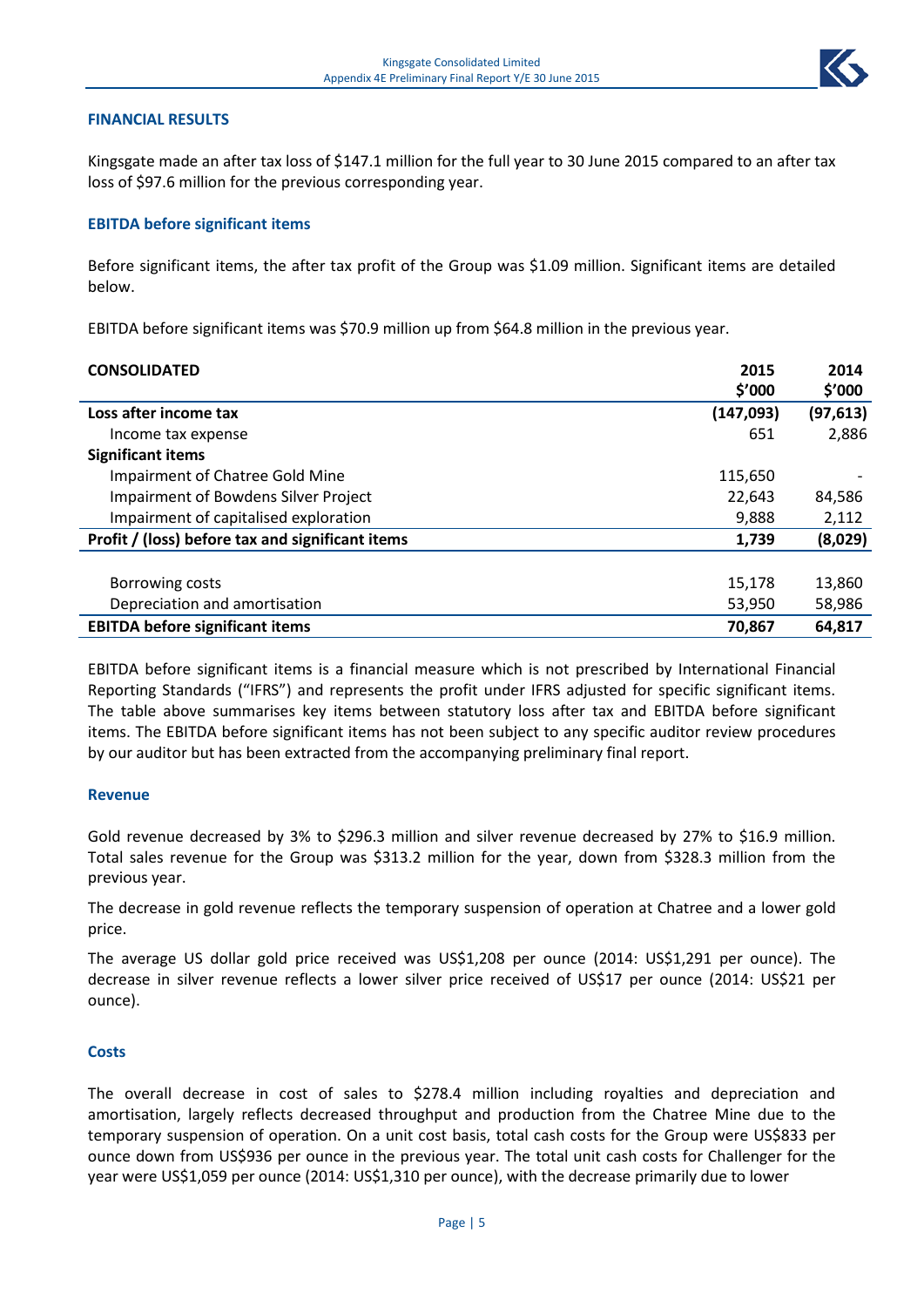

mining costs. The total unit cash costs for Chatree for the year were US\$690 per ounce down from US\$728 per ounce in 2014.

# **Depreciation and amortisation**

The decrease in depreciation and amortisation to \$54.0 million is mainly a result of lower production at Chatree.

#### **Cash flow**

Net operating cash inflow was \$76.6 million. Net investing cash outflow was \$40.3 million. Net cash outflow from financing activities was \$37.7 million, including repayment of \$40.1 million of the corporate loan facility and convertible revolving credit facility.

#### **OPERATIONAL PERFORMANCE**

Group gold production for the year ended 30 June 2015 was 205,245 ounces.

#### **Chatree**

Chatree continued as Kingsgate's primary production asset throughout the year, producing 125,094 ounces of gold and 850,003 ounces of silver. The process plant treated 5.3 million tonnes at a head grade of 0.91 grams per tonne (" $g/t$ ") gold with a recovery of 79.3%. The good production performance was achieved despite a loss of 44 days of production due to the temporary closure. This impacted production in the June half-year but issues related to the suspension were satisfactorily resolved.

Total cash costs for the year were US\$690 per ounce (US\$595 per ounce exclusive of Thai royalties). The average royalty paid to the Thai Government was US\$95 per ounce of gold. Total production costs after depreciation and amortisation were US\$973 per ounce of gold produced.

At year end, 9.1 million tonnes of ore was stockpiled with an average contained gold grade of 0.49g/t representing 144,469 ounces of gold.

#### **Challenger**

The Challenger Mine had a strong finish to the year and produced 80,151 ounces of gold, well above the FY15 guidance range of 65,000 to 75,000 ounces. The process plant treated 515,000 tonnes at an average head grade of 5.01g/t with gold recovery of 96.7%.

Operating costs at Challenger were US\$1,059 per ounce (including US\$45 per ounce royalty). Note that operating costs at Challenger include all mine development for the site (i.e. no mine development costs were being capitalised).

The mine plan at Challenger is under review with the current reserves expected to be depleted in the March quarter 2016. Further extensions to the mine life are dependent on the successful conversion to reserves from on-going drilling and development within the extensive resource envelope at Challenger West and the recently discovered Challenger South Southwest structure.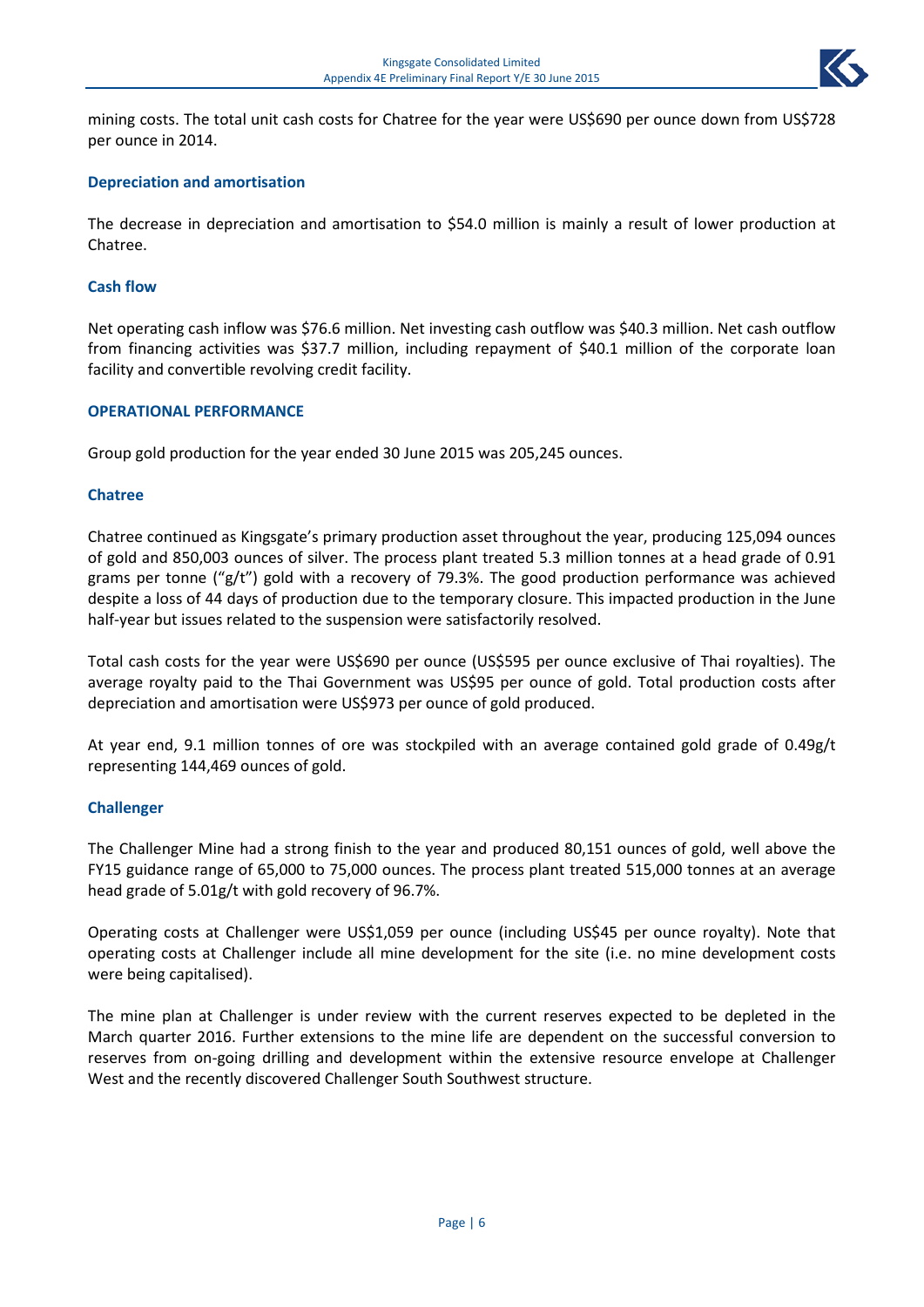

#### **Nueva Esperanza Gold/Silver Project**

The Nueva Esperanza Gold/Silver Project advanced during the year with the discovery of Chimberos Gold, a gold rich resource to the west of the historic Chimberos pit. It is considered to be a continuation of the Chimberos mineralisation identified in earlier campaigns in and around the historic pit. The new mineralisation has added in the order of 250,000 ounces of gold and 5.1 million ounces of silver to the Chimberos Mineral Resource Estimate resulting in a significant increase in the overall Mineral Resource Estimate for Chimberos to 300,000 ounces of gold and 20.5 million ounces of silver. The total Mineral Resources for Nueva Esperanza now stand at 34.6Mt at 0.81g/t gold and 55g/t silver.

The relatively high gold grade nature of the recently discovered gold mineralisation has led to a reevaluation of agitated leach (milling) for the process route rather than heap leach. An optimisation study is currently in progress to determine design parameters around a 2 million tonnes per annum (Mtpa) agitated leach operation with indicative capital and operating cost estimates and relevant information for amendments to existing permits.

Following the successful exploration campaign in FY15, further opportunities have been identified for follow-up in the FY16 field season at Boulder, Rifle and Carachitas Central.

#### **Bowdens Silver Project**

During the year project work continued to focus on studies required for the Environmental Impact Statement ("EIS"). However, as a result of ongoing market volatility in the precious metals sector and a sustained period of a lower than anticipated silver price, Kingsgate has reduced the resources and expenditure related to the project.

Environmental monitoring is continuing at the site and Kingsgate will maintain community relations and engagement while the project is progressing though at a reduced rate.

#### **Exploration**

The Group has a portfolio of exploration tenements and applications in Thailand, Chile and Lao PDR.

Exploration activity was at a reduced level during the year with a re-focusing of priorities that matched corporate context and resources. Some encouraging results were recorded from gold exploration at the Sayabouly project in Lao PDR where gold mineralisation identified in trenching was followed up by air core drilling. This identified some continuity in the high grade quartz veins with results including 4 metres at 11.6g/t gold from 14 metres, 9 metres at 3.23g/t gold from 10 metres and 4 metres at 3.62g/t gold from 12 metres.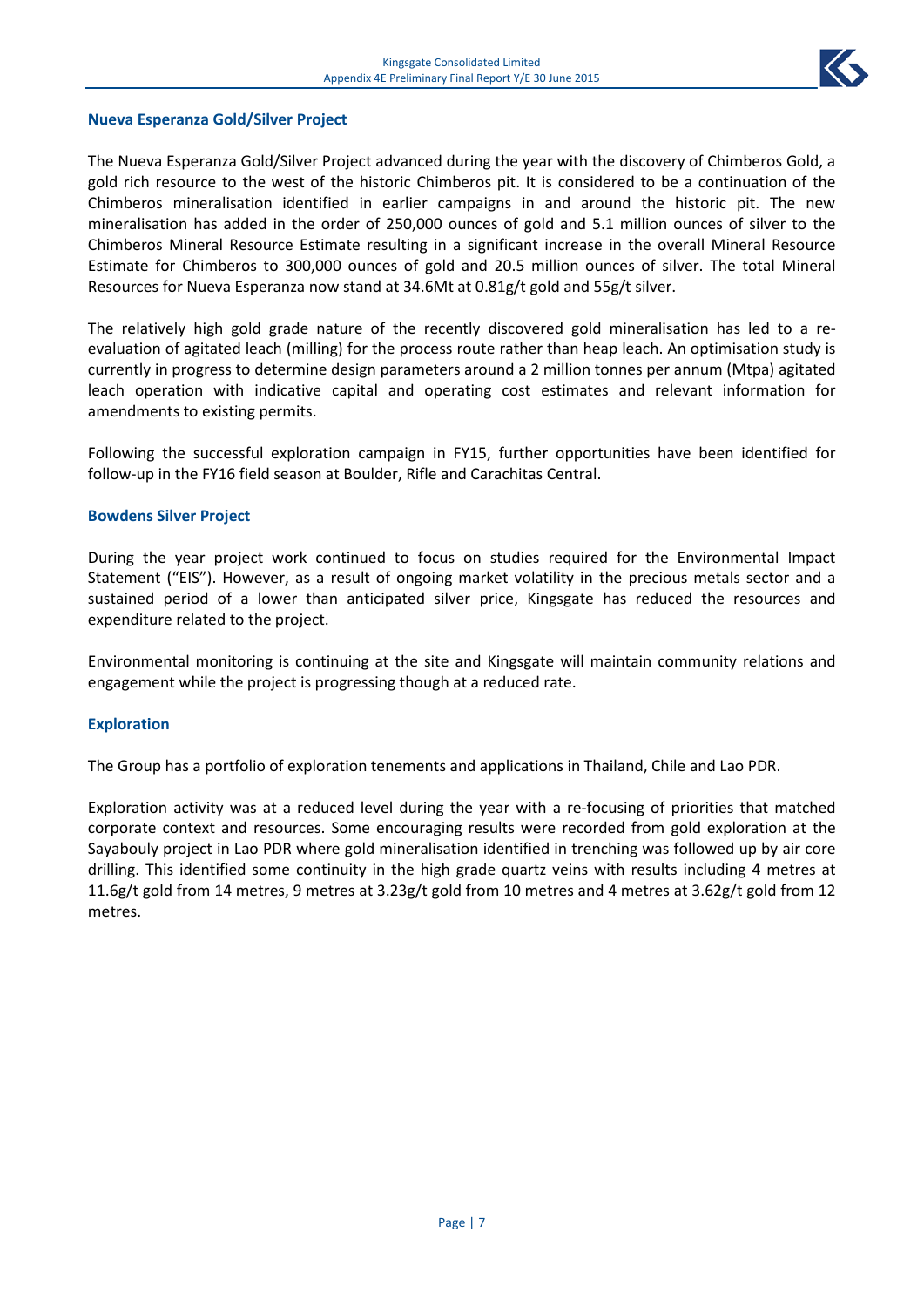# **FINANCE**

At the end of the year Kingsgate's Group debt facilities consisted of:

#### **Senior corporate facility**

The balance of the senior corporate loan facility outstanding at 30 June 2015 was A\$25 million. This facility, was due to be repaid in full on 31<sup>st</sup> July 2015. A\$10 million was repaid against the facility on the due date with the balance of A\$15 million restructured as a Revolving Credit Facility ("RCF") repayable in 3 equal instalments commencing on  $29<sup>th</sup>$  January 2016.

Under the terms of the RCF Kingsgate is required to maintain a minimum hedge position with a rolling 3 month program covering 30% of forecast group production. As security the lender has a fixed and floating charge over Kingsgate including shares in its material subsidiaries.

Kingsgate, in addition, has available over the tenure of the RCF an Equity-linked Loan Facility ("ELF") of A\$15 million. The ELF is currently undrawn.

#### **Multi-currency, syndicated loan facility**

Kingsgate's Thai operating subsidiary, Akara Resources PCL ("Akara"), has an amortising multi-currency loan facility with 3.5 years remaining following the commencement of quarterly repayments in November 2013. At year end the equivalent of A\$104.9 million was owed against this facility. Since the year end a further equivalent A\$8.5 million has been repaid. As security against the facility the lender has a fixed and floating charge over the land, buildings and machinery in Thailand owned by Akara and its material subsidiaries. In addition Akara is required to maintain a debt service reserve account of US\$5 million.

#### **Hedging**

As at 30 June 2015, the Group had 5,000 ounces of gold sold forward at an average price of A\$1,538 per ounce. Since the year end an additional 24,000 ounces of production have been covered under forward sale contracts at an average price of A\$1,536 per ounce. 9,400 ounces have been delivered against these contracts leaving a remaining balance of 19,600 ounces at an average price of A\$1,546 per ounce.

#### **OUTLOOK**

The outlook for the Group in fiscal year 2016 is for gold production to be in the range of 165,000 to 180,000 ounces. At the Chatree Mine in Thailand, gold production is expected to be between 125,000 to 135,000 ounces but, due to the current stripping schedule, will be heavily weighted to the second half of the year. At the Challenger Mine in South Australia, under the current mine plan, Ore Reserves will be exhausted in the March quarter 2016 with production for the year expected to be in the range of 40,000 to 45,000 ounces of gold. Work continues to explore options to extend the mine life at Challenger with particular focus on deeper areas at Challenger West and the recently discovered Challenger South Southwest structure.

Kingsgate remains focused on continuous improvement and operating efficiencies that complement ongoing cost saving initiatives. It is targeting further cost reductions in FY16.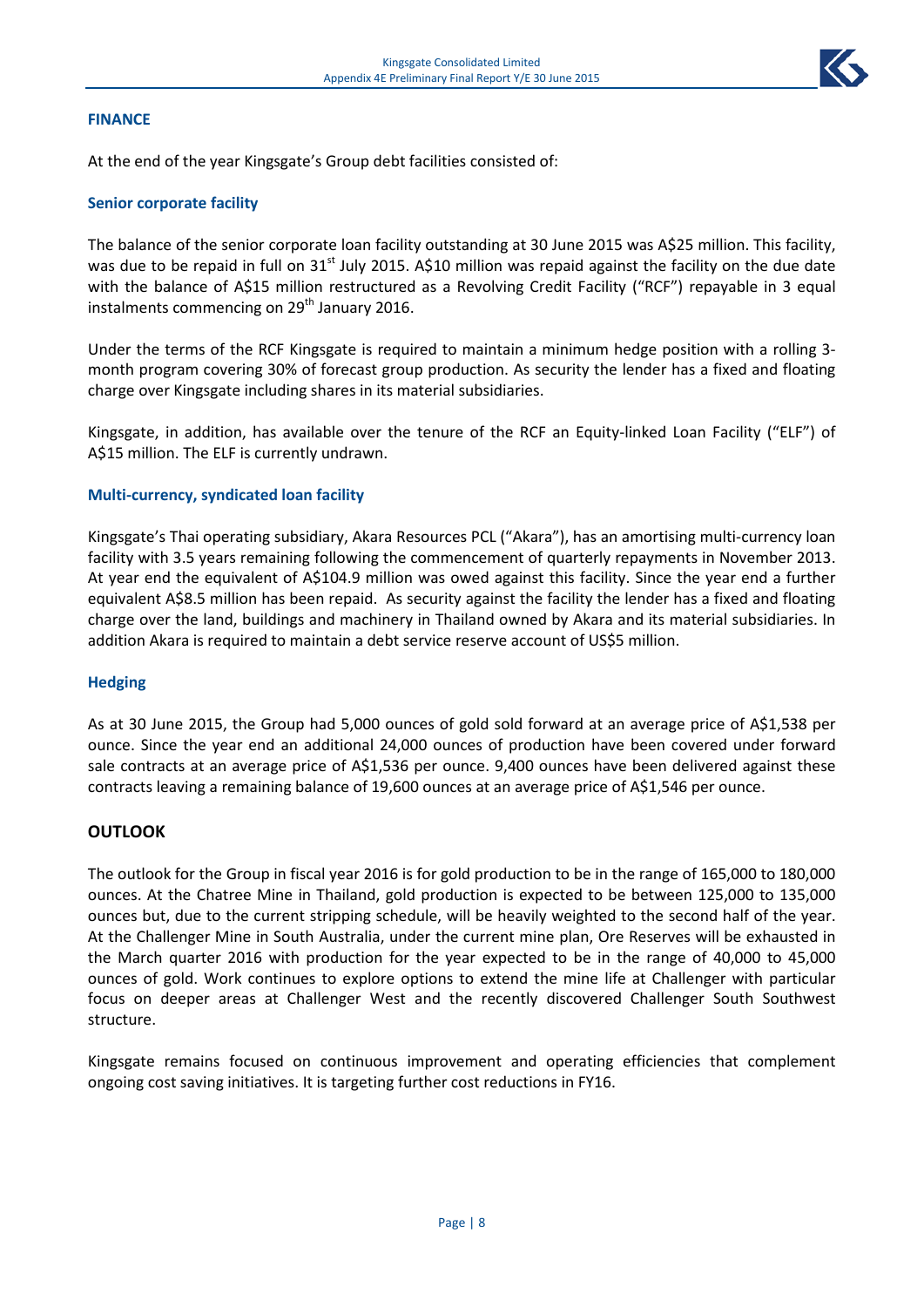

# **INCOME STATEMENT AND OTHER COMPREHENSIVE INCOME For the year ended 30 June 2015**

|                                                                        | <b>Note</b>    | 2015         | 2014         |
|------------------------------------------------------------------------|----------------|--------------|--------------|
|                                                                        |                |              | *Restated    |
|                                                                        |                | \$'000       | \$'000       |
| Sales revenue                                                          | 3a             | 313,162      | 328,326      |
| Costs of sales                                                         | 3 <sub>b</sub> | (278, 357)   | (303, 213)   |
| <b>Gross profit</b>                                                    |                | 34,805       | 25,113       |
|                                                                        |                |              |              |
| <b>Exploration expenses</b>                                            |                | (1, 313)     | (210)        |
| Corporate and administration expenses                                  | 3c             | (18, 144)    | (23,966)     |
| Other income and expenses                                              | 3d             | (1,877)      | 2,102        |
| Foreign exchange gain                                                  |                | 2,699        | 2,595        |
| Share of loss in associate                                             | 6              | (112)        | (413)        |
| Impairment losses - Chatree Gold Mine                                  | 3e             | (115, 650)   |              |
| Impairment losses - Bowdens Silver Project                             | 3e             | (22, 643)    | (84, 586)    |
| Impairment losses - exploration assets                                 | 3e             | (9,888)      | (2, 112)     |
| Loss before finance costs and income tax                               |                | (132, 123)   | (81, 477)    |
|                                                                        |                |              |              |
| Finance income                                                         |                | 859          | 610          |
| Finance costs                                                          | 3f             | (15, 178)    | (13,860)     |
| <b>Net finance costs</b>                                               |                | (14, 319)    | (13, 250)    |
|                                                                        |                |              |              |
| Loss before income tax                                                 |                | (146, 442)   | (94, 727)    |
| Income tax expense                                                     | 5              | (651)        | (2,886)      |
| Loss after income tax                                                  |                | (147, 093)   | (97, 613)    |
|                                                                        |                |              |              |
| Other comprehensive income                                             |                |              |              |
| Items that will never be reclassified to profit and loss               |                |              |              |
| Change in fair value of employee provisions (net of tax)               |                | 838          |              |
| Items that may be reclassified to profit and loss                      |                |              |              |
| Exchange differences on translation of foreign operations (net of tax) |                | 60,868       | (26, 314)    |
| Total other comprehensive income / (loss) for the year                 |                | 61,706       | (26, 314)    |
|                                                                        |                |              |              |
| Total comprehensive loss for the year                                  |                | (85, 387)    | (123, 927)   |
|                                                                        |                |              |              |
| Loss attributable to:                                                  |                |              |              |
| Owners of Kingsgate Consolidated Limited                               |                | (147,093)    | (97, 613)    |
|                                                                        |                |              |              |
| Total comprehensive loss attributable to:                              |                |              |              |
| Owners of Kingsgate Consolidated Limited                               |                | (85, 387)    | (123, 927)   |
|                                                                        |                |              |              |
| Loss per share                                                         |                | <b>Cents</b> | <b>Cents</b> |
| Basic loss per share                                                   | 13             | (65.8)       | (56.7)       |
| Diluted loss per share                                                 | 13             | (65.8)       | (56.7)       |

*The above income statement and other comprehensive income should be read in conjunction with the accompanying notes.*

*\*Restated Comparative information has been restated as a result of the correction of error in respect of prepaid mining services balance (refer to Note 14 for details).*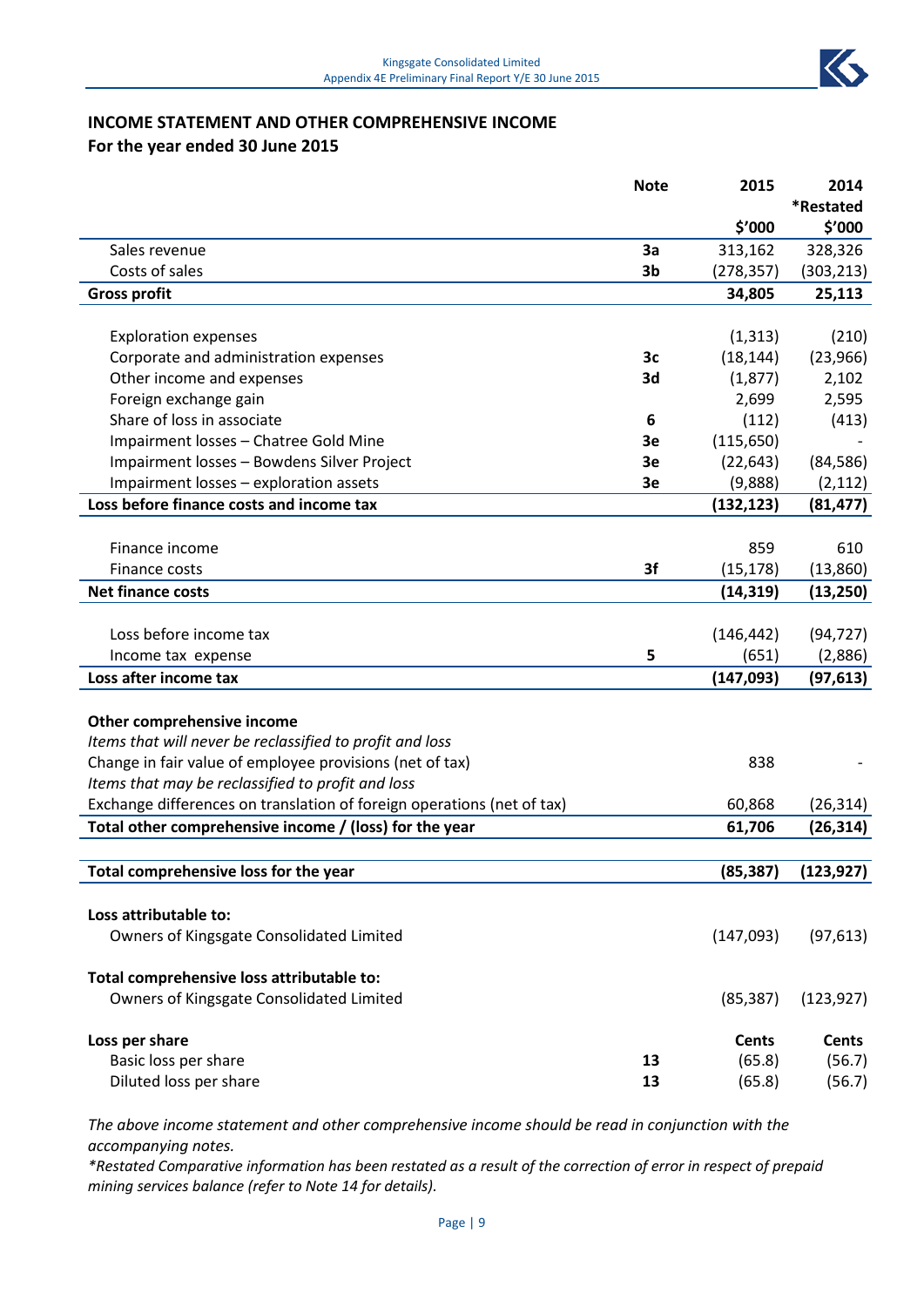K

# **STATEMENT OF FINANCIAL POSITION**

**As at 30 June 2015**

|                                         | <b>Note</b> | 2015       | 2014                |
|-----------------------------------------|-------------|------------|---------------------|
|                                         |             | \$'000     | *Restated<br>\$′000 |
| <b>ASSETS</b>                           |             |            |                     |
| <b>Current assets</b>                   |             |            |                     |
| Cash and cash equivalents               |             | 55,472     | 53,632              |
| Receivables                             |             | 19,139     | 13,360              |
| Inventories                             |             | 47,147     | 47,917              |
| Other assets                            |             | 9,619      | 20,893              |
| <b>Total current assets</b>             |             | 131,377    | 135,802             |
| <b>Non-current assets</b>               |             |            |                     |
| Restricted cash                         |             | 6,601      | 5,489               |
| Inventories                             |             | 55,711     | 49,805              |
| Available-for-sale financial assets     |             | 1,350      | 270                 |
| Investment in associate                 | 6           |            | 1,072               |
| Property, plant and equipment           |             | 188,494    | 170,658             |
| Exploration, evaluation and development |             | 143,035    | 255,257             |
| Other assets                            |             | 18,442     | 13,537              |
| Deferred tax assets                     |             |            | 9,205               |
| <b>Total non-current assets</b>         |             | 413,633    | 505,293             |
| <b>TOTAL ASSETS</b>                     |             | 545,010    | 641,095             |
| <b>LIABILITIES</b>                      |             |            |                     |
| <b>Current liabilities</b>              |             |            |                     |
| Payables                                |             | 28,379     | 25,478              |
| <b>Borrowings</b>                       |             | 67,552     | 42,978              |
| Derivatives held for trading            |             |            | 623                 |
| <b>Current tax liabilities</b>          |             |            | 1,148               |
| Provisions                              |             | 3,625      | 3,115               |
| <b>Total current liabilities</b>        |             | 99,556     | 73,342              |
| <b>Non-current liabilities</b>          |             |            |                     |
| Payables                                |             | 5,452      | 4,800               |
| <b>Borrowings</b>                       |             | 75,071     | 110,654             |
| Deferred tax liabilities                |             | 388        | 8,628               |
| Provisions                              |             | 39,226     | 32,998              |
| <b>Total non-current liabilities</b>    |             | 120,137    | 157,080             |
| <b>TOTAL LIABILITIES</b>                |             | 219,693    | 230,422             |
|                                         |             |            |                     |
| <b>NET ASSETS</b>                       |             | 325,317    | 410,673             |
| <b>EQUITY</b>                           |             |            |                     |
| Contributed equity                      | 8           | 677,109    | 677,109             |
| Reserves                                | 9           | 53,414     | (8, 323)            |
| <b>Accumulated losses</b>               | 9           | (405, 206) | (258, 113)          |
| <b>TOTAL EQUITY</b>                     |             | 325,317    | 410,673             |

*The above statement of financial position should be read in conjunction with the accompanying notes. \*Restated Comparative information has been restated as a result of the correction of error in respect of prepaid mining services balance (refer to Note 14 for details).*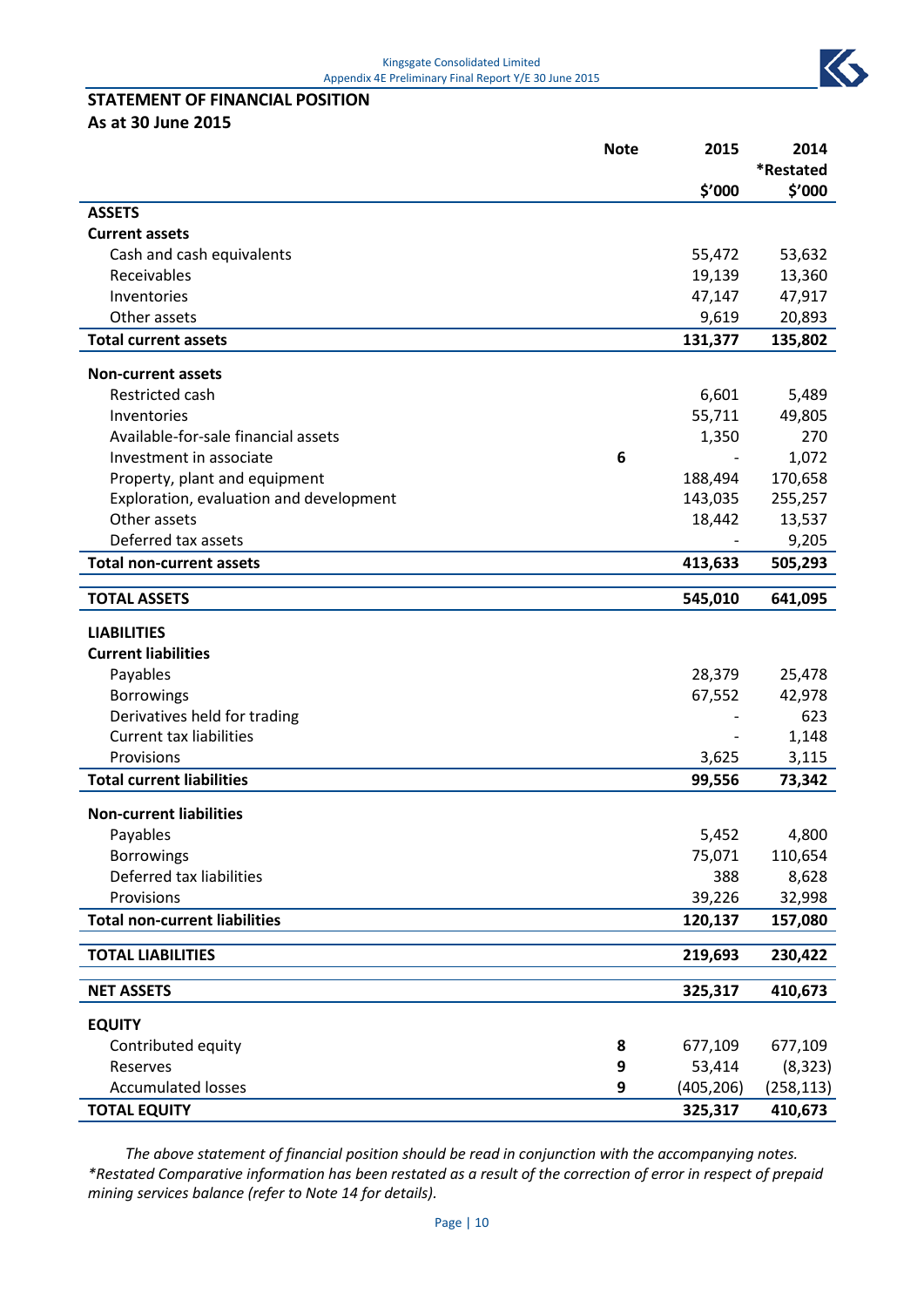# **STATEMENT OF CHANGES IN EQUITY For the year ended 30 June 2015**

|                                                                                                                                 | <b>Note</b> | <b>Contributed</b><br>equity<br>\$′000 | <b>Reserves</b><br>\$'000 | <b>Retained</b><br>profits/<br><b>Accumulated</b><br>losses<br>\$′000 | <b>Total equity</b><br>\$'000 |
|---------------------------------------------------------------------------------------------------------------------------------|-------------|----------------------------------------|---------------------------|-----------------------------------------------------------------------|-------------------------------|
| Balance at 1 July 2013 (*Restated)                                                                                              |             | 605,504                                | 18,095                    | (160, 500)                                                            | 463,099                       |
| Loss after income tax                                                                                                           | 9b          |                                        |                           | (97, 613)                                                             | (97, 613)                     |
| Total other comprehensive loss for the year                                                                                     | 9a          | $\overline{\phantom{a}}$               | (26, 314)                 | $\overline{\phantom{a}}$                                              | (26, 314)                     |
| Total comprehensive loss for the year                                                                                           |             |                                        | (26, 314)                 | (97, 613)                                                             | (123, 927)                    |
| Transaction with owners in their capacity as owners:                                                                            |             |                                        |                           |                                                                       |                               |
| Contributions of equity, net of transaction costs                                                                               | 8           | 597                                    |                           |                                                                       | 597                           |
| Issue of ordinary shares to repay funds drawn down under the convertible<br>revolving credit facility, net of transaction costs | 8           | 14,548                                 |                           |                                                                       | 14,548                        |
| Share placement and rights issue, net of transaction costs                                                                      | 8           | 56,460                                 |                           |                                                                       | 56,460                        |
| Movement in share-based payment reserve                                                                                         | 9a          |                                        | (104)                     |                                                                       | (104)                         |
| <b>Total transactions with owners</b>                                                                                           |             | 71,605                                 | (104)                     |                                                                       | 71,501                        |
| Balance at 30 June 2014 (*Restated)                                                                                             |             | 677,109                                | (8, 323)                  | (258, 113)                                                            | 410,673                       |

*The above statement of changes in equity should be read in conjunction with the accompanying note.*

*\*Restated Comparative information has been restated as a result of the correction of error in respect of prepaid mining services balance (refer to Note 14 for details).*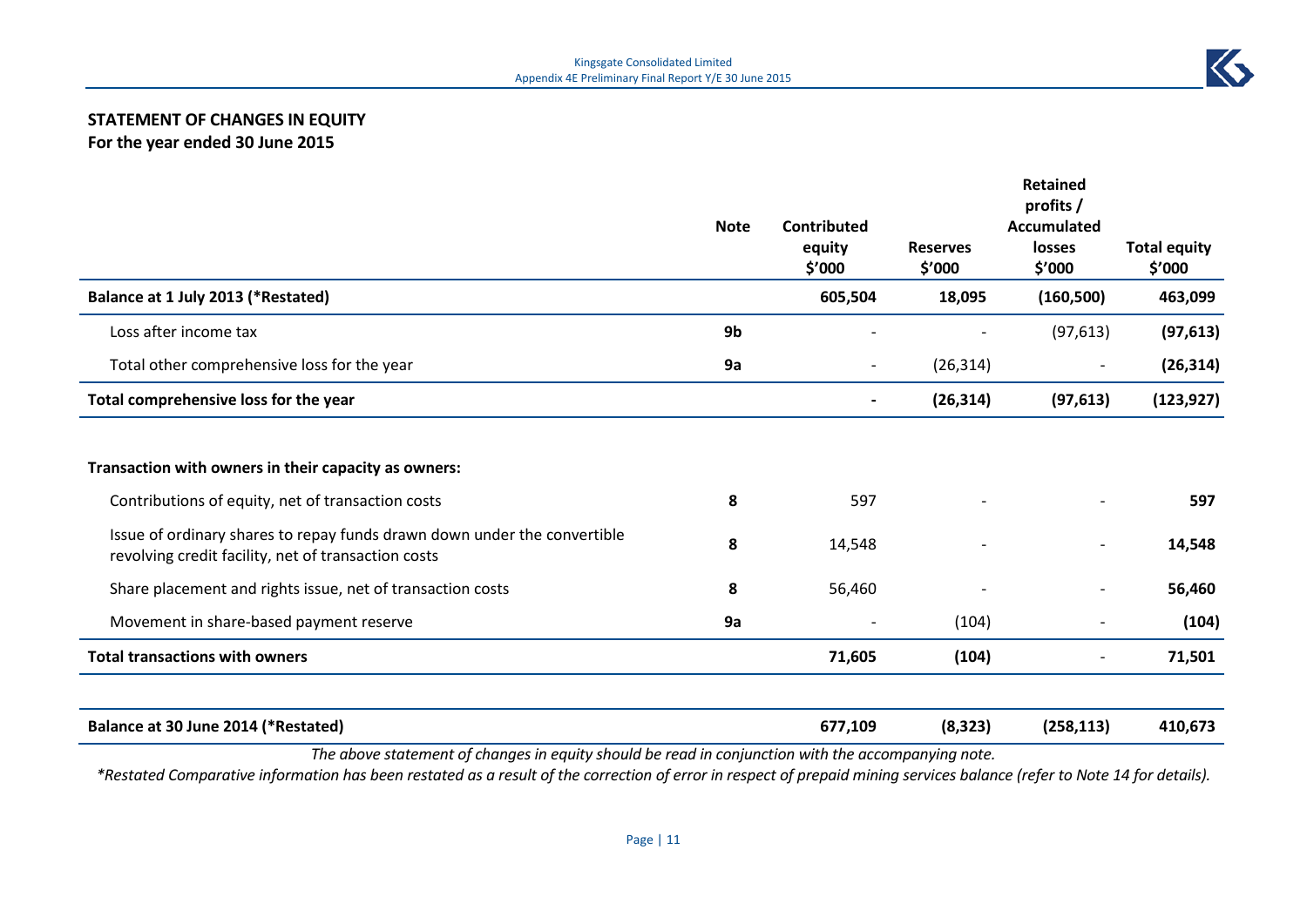# **STATEMENT OF CHANGES IN EQUITY For the year ended 30 June 2015**

|                                                      |             |                                        | <b>Retained</b><br>profits / |                                        |                               |  |
|------------------------------------------------------|-------------|----------------------------------------|------------------------------|----------------------------------------|-------------------------------|--|
|                                                      | <b>Note</b> | <b>Contributed</b><br>equity<br>\$′000 | <b>Reserves</b><br>\$′000    | <b>Accumulated</b><br>losses<br>\$′000 | <b>Total equity</b><br>\$'000 |  |
| Balance at 1 July 2014 (*Restated)                   |             | 677,109                                | (8, 323)                     | (258, 113)                             | 410,673                       |  |
| Loss after income tax                                | 9b          |                                        |                              | (147,093)                              | (147,093)                     |  |
| Total other comprehensive loss for the year          | 9a          | $\overline{\phantom{a}}$               | 61,706                       | $\overline{\phantom{a}}$               | 61,706                        |  |
| Total comprehensive loss for the year                |             | $\overline{\phantom{0}}$               | 61,706                       | (147,093)                              | (85, 387)                     |  |
| Transaction with owners in their capacity as owners: |             |                                        |                              |                                        |                               |  |
| Movement in share-based payment reserve              | 9a          | $\overline{\phantom{a}}$               | 31                           | $\overline{\phantom{a}}$               | 31                            |  |
| <b>Total transactions with owners</b>                |             | $\overline{\phantom{a}}$               | 31                           |                                        | 31                            |  |
| Balance at 30 June 2015                              |             | 677,109                                | 53,414                       | (405, 206)                             | 325,317                       |  |

*The above statement of changes in equity should be read in conjunction with the accompanying note.*

*\*Restated Comparative information has been restated as a result of the correction of error in respect of prepaid mining services balance (refer to Note 14 for details).*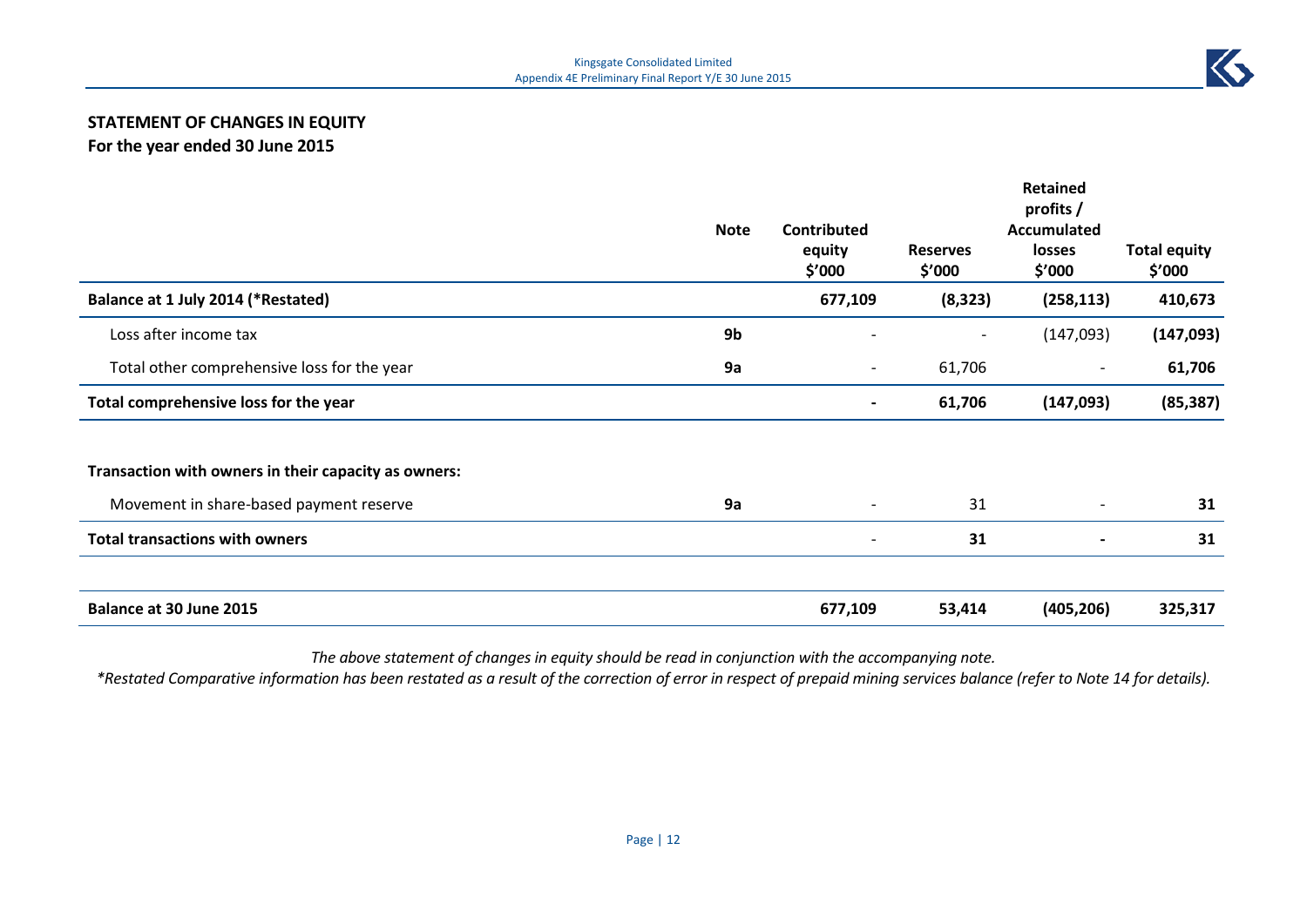

# **STATEMENT OF CASH FLOW For the year ended 30 June 2015**

|                                                              | <b>Note</b> | 2015      | 2014       |
|--------------------------------------------------------------|-------------|-----------|------------|
|                                                              |             |           | *Restated  |
|                                                              |             | \$'000    | \$′000     |
| <b>Cash Flows from operating activities</b>                  |             |           |            |
| Receipts from customers (net of goods and services tax)      |             | 313,918   | 326,801    |
| Payments to suppliers and employees (inclusive of goods and  |             | (226,980) | (279, 861) |
| services tax)                                                |             |           |            |
| Interest received                                            |             | 859       | 610        |
| Finance costs paid                                           |             | (9,480)   | (7, 815)   |
| Income tax paid                                              |             | (1,671)   | (1, 127)   |
| Net cash inflow from operating activities                    | 11          | 76,646    | 38,608     |
|                                                              |             |           |            |
| Cash flows from investing activities                         |             |           |            |
| Payments for property, plant and equipment                   |             | (1,828)   | (11, 465)  |
| Payments for exploration, evaluation and development         |             | (38,048)  | (31, 755)  |
| Interest capitalised to expansion and development projects   |             |           | (2, 185)   |
| Deposits and debt service reserve account                    |             | (455)     | 504        |
| Net cash (outflow) from investing activities                 |             | (40, 331) | (44, 901)  |
|                                                              |             |           |            |
| <b>Cash flows from financing activities</b>                  |             |           |            |
| Proceeds from corporate borrowings, net of transaction costs |             | 2,443     | 26,085     |
| Repayment of corporate borrowings                            |             | (11, 379) | (32,000)   |
| Repayment of subsidiary (Akara Resources PCL) borrowings     |             | (28, 741) | (19,671)   |
| Proceeds from the issue of shares (net of transaction costs) |             |           | 56,460     |
| Net cash inflow / (outflow) from financing activities        |             | (37, 677) | 30,874     |
|                                                              |             |           |            |
| Net increase / (decrease) in cash held                       |             | (1, 362)  | 24,581     |
| Cash at the beginning of the year                            |             | 53,632    | 30,494     |
| Effects of exchange rate on cash and cash equivalents        |             | 3,202     | (1, 443)   |
| Cash at the end of the year                                  |             | 55,472    | 53,632     |

*The above statement of cash flow should be read in conjunction with the accompanying notes. \*Restated Comparative information has been restated as a result of the correction of error in respect of prepaid mining services balance (refer to Note 14 for details).*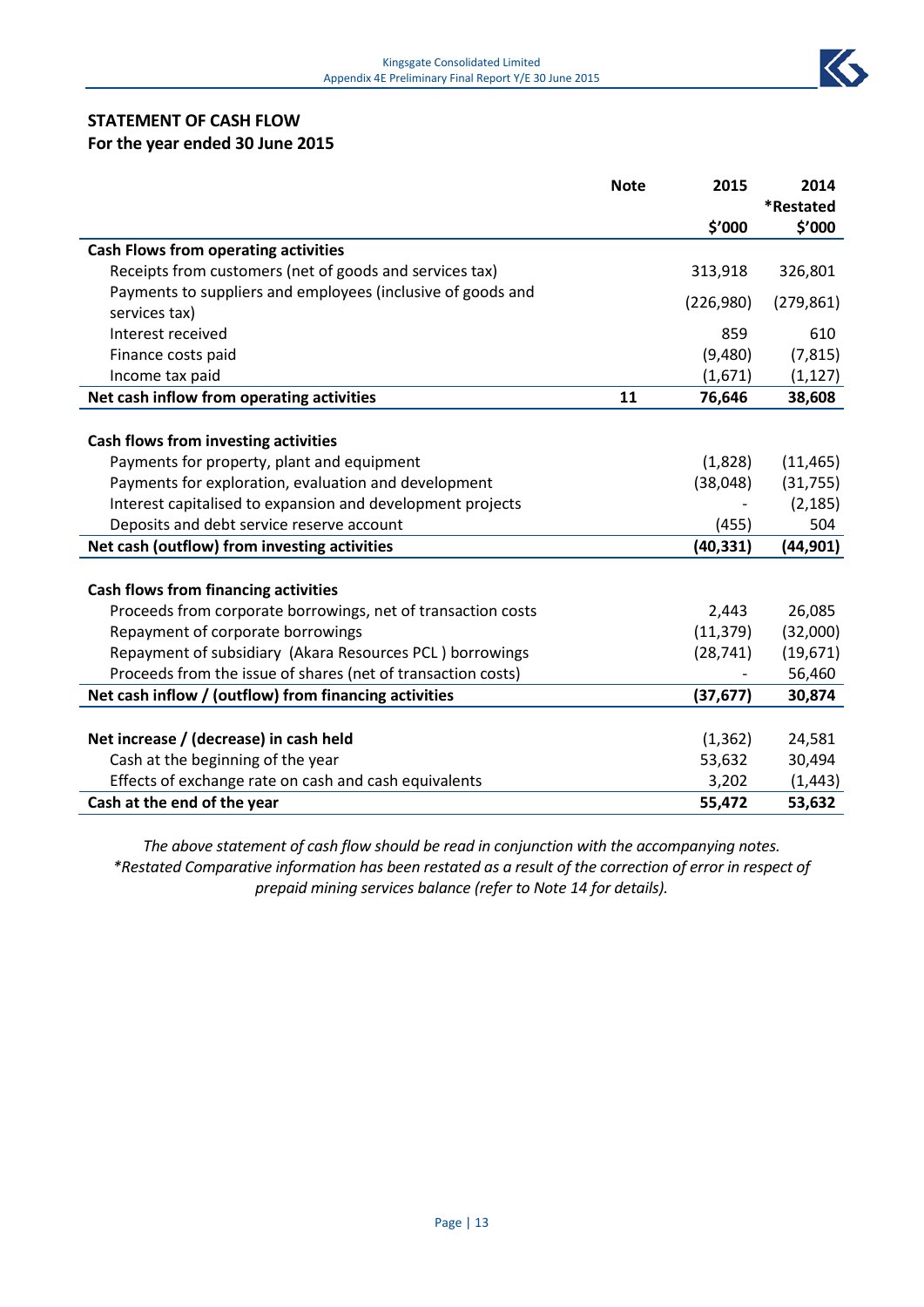

# **NOTES TO THE PRELIMINARY FINAL REPORT For the year ended 30 June 2015**

# **1. BASIS OF PREPARATION**

This report has been prepared in accordance with Appendix 4E of the Australian Stock Exchange Listing Rules and is in accordance with Australian Accounting standards, other authoritative pronouncements of the Australian Accounting Standards Board and the C*orporations Act 2001.*  This financial report relates to the consolidated entity consisting of Kingsgate Consolidated Limited and the entities it controlled at the end of, or during the year ended 30 June 2015. The accounting policies adopted are consistent with those of the previous year.

The Company is of a kind referred to in Class order 98/11, issued by the Australian Securities and Investment Commission, relating to the "rounding off" of amounts in the financial report. All financial information presented in Australian dollars has been rounded off in accordance with that Class Order to the nearest thousand dollars, or in certain cases, the nearest dollar.

# **2. STATEMENT ABOUT THE AUDIT STATUS**

This report is based on accounts which are in the process of being audited.

# **3. REVENUE AND EXPENSES**

# **a. Sales revenue**

|                     | 2015<br>\$'000 | 2014<br>\$'000 |
|---------------------|----------------|----------------|
| Gold sales          | 296,304        | 305,163        |
| Silver sales        | 16.858         | 23,163         |
| Total sales revenue | 313,162        | 328,326        |

# **b. Cost of sales**

|                                       | 2015    | 2014     |
|---------------------------------------|---------|----------|
|                                       |         | Restated |
|                                       | \$′000  | \$'000   |
| Direct costs of mining and processing | 194,906 | 215,447  |
| Royalties                             | 19,445  | 22,773   |
| Inventory movements                   | 10,274  | 6,146    |
| Depreciation (operations)             | 53,732  | 58,847   |
| <b>Total cost of sales</b>            | 278,357 | 303,213  |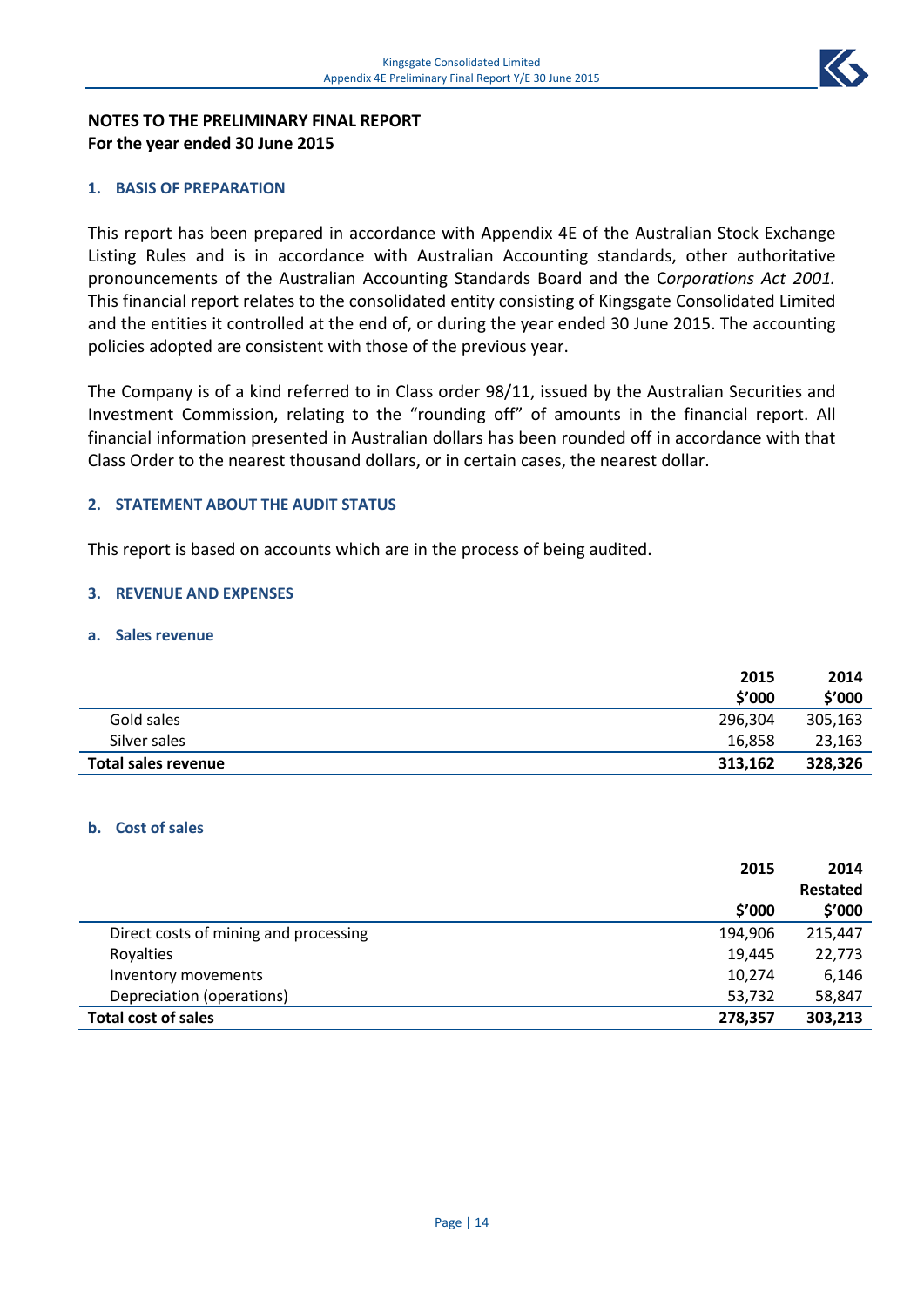

# **3. REVENUE AND EXPENSES (Continued)**

# **c. Corporate and administration expenses**

|                                             | 2015   | 2014   |
|---------------------------------------------|--------|--------|
|                                             | \$'000 | \$'000 |
| Administration                              | 13,825 | 15,304 |
| Divestment transaction costs                | 191    | 4.246  |
| Technical support and business development  | 1,261  | 1,426  |
| Statutory and professional fees             | 2.649  | 2,851  |
| Depreciation                                | 218    | 139    |
| Total corporate and administration expenses | 18.144 | 23,966 |

# **d. Other income and expenses**

|                                                                      | 2015     | 2014   |
|----------------------------------------------------------------------|----------|--------|
|                                                                      | \$'000   | \$'000 |
| Realised (loss) / gain on delivery against hedge contracts           | (2,691)  | 1,175  |
| Change in fair value of undesignated gold contracts held for trading |          | (369)  |
| Change in fair value of available-for-sale assets                    | 120      | (284)  |
| Other revenue                                                        | 694      | 1,580  |
| Total other income and expenses                                      | (1, 877) | 2,102  |

#### **e. Impairment**

|                               | 2015    | 2014                     |
|-------------------------------|---------|--------------------------|
|                               | \$'000  | \$'000                   |
| Chatree Gold Mine             | 115,650 | $\overline{\phantom{0}}$ |
| <b>Bowdens Silver Project</b> | 22.643  | 84,586                   |
| <b>Exploration assets</b>     | 9,888   | 2,112                    |
| <b>Total impairment</b>       | 148,181 | 86,698                   |

#### **f. Finance costs**

|                                          | 2015   | 2014     |
|------------------------------------------|--------|----------|
|                                          | \$'000 | \$'000   |
| Interest and finance charges             | 9,830  | 10,745   |
| Foreign exchange loss on loans           | 2,419  | 3,107    |
| Unwinding of discount                    | 1,104  | 1,137    |
| Amortisation of deferred borrowing costs | 1,825  | 1,056    |
| Less: borrowing costs capitalised        | -      | (2, 185) |
| <b>Total finance costs</b>               | 15,178 | 13,860   |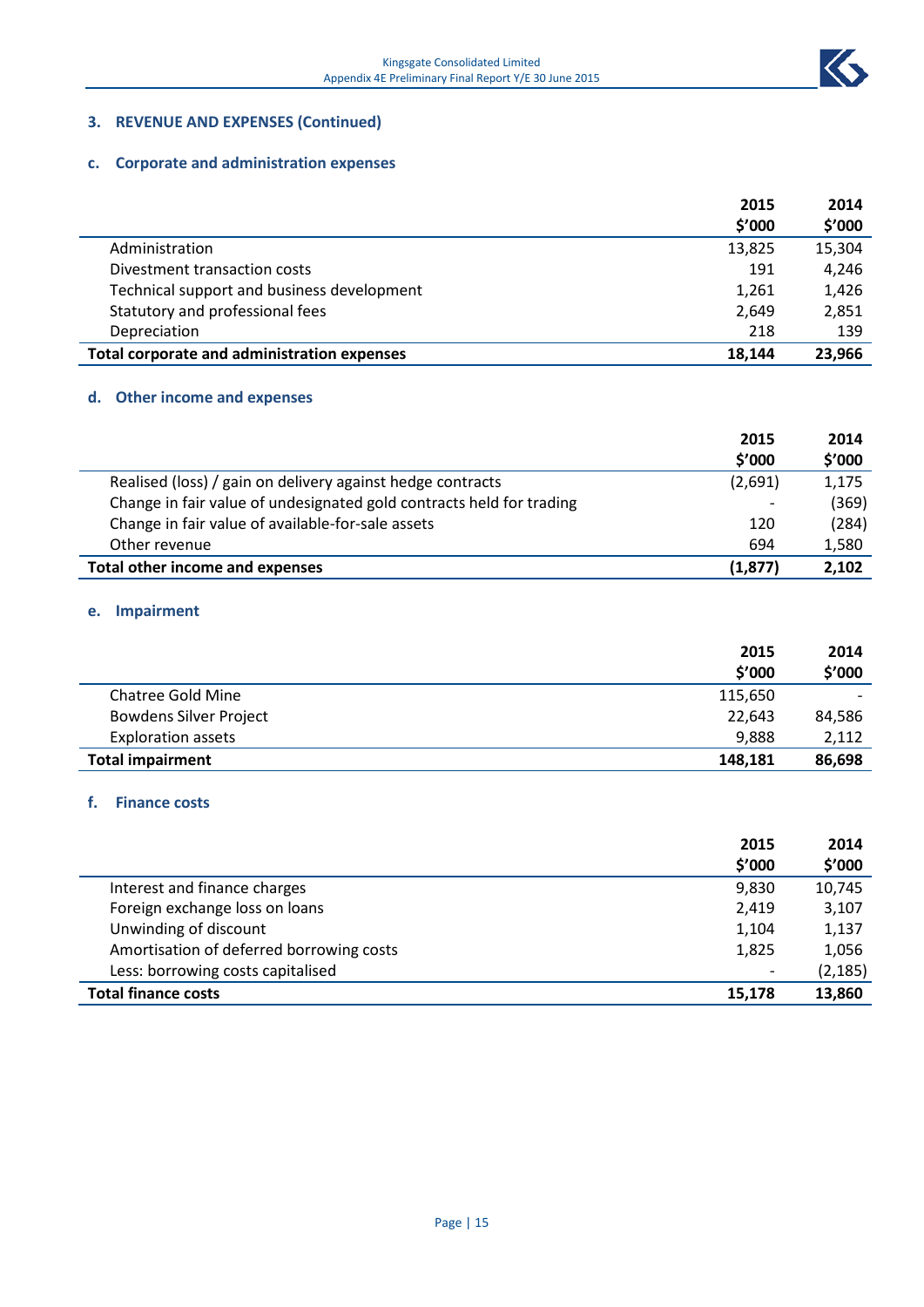

# **3. REVENUE AND EXPENSES (Continued)**

# **g. Depreciation and amortisation**

|                                                     | 2015   | 2014   |
|-----------------------------------------------------|--------|--------|
|                                                     | \$′000 | \$′000 |
| Property, plant and equipment                       | 15,652 | 18,337 |
| Mine properties                                     | 38,878 | 40,961 |
| Less: Depreciation capitalised                      | (580)  | (312)  |
| <b>Total depreciation and amortisation expenses</b> | 53.950 | 58,986 |
| Included in:                                        |        |        |
| Costs of sales depreciation                         | 53,732 | 58,847 |
| Corporate depreciation                              | 218    | 139    |

# **h. Employee benefits expenses**

|                                       | 2015<br>\$'000 | 2014<br>\$'000 |
|---------------------------------------|----------------|----------------|
| Included in:                          |                |                |
| Cost of sales                         | 20,386         | 22,949         |
| Corporate and administration expenses | 8.503          | 11,694         |
| Total employee benefits expenses      | 28.889         | 34,643         |

#### **i. Other items**

|                          | 2015   | 2014   |
|--------------------------|--------|--------|
|                          | \$'000 | \$'000 |
| Operating lease rentals  | 583    | 625    |
| <b>Total other items</b> | 583    | 625    |

# **j. Significant items**

|                                       | 2015    | 2014   |
|---------------------------------------|---------|--------|
|                                       | \$'000  | \$'000 |
| Impairment of Chatree Gold Mine       | 115,650 |        |
| Impairment of Bowdens Silver Project  | 22.643  | 84,586 |
| Impairment of capitalised exploration | 9.888   | 2,112  |
| Total significant items (pre-tax)     | 148,181 | 86,698 |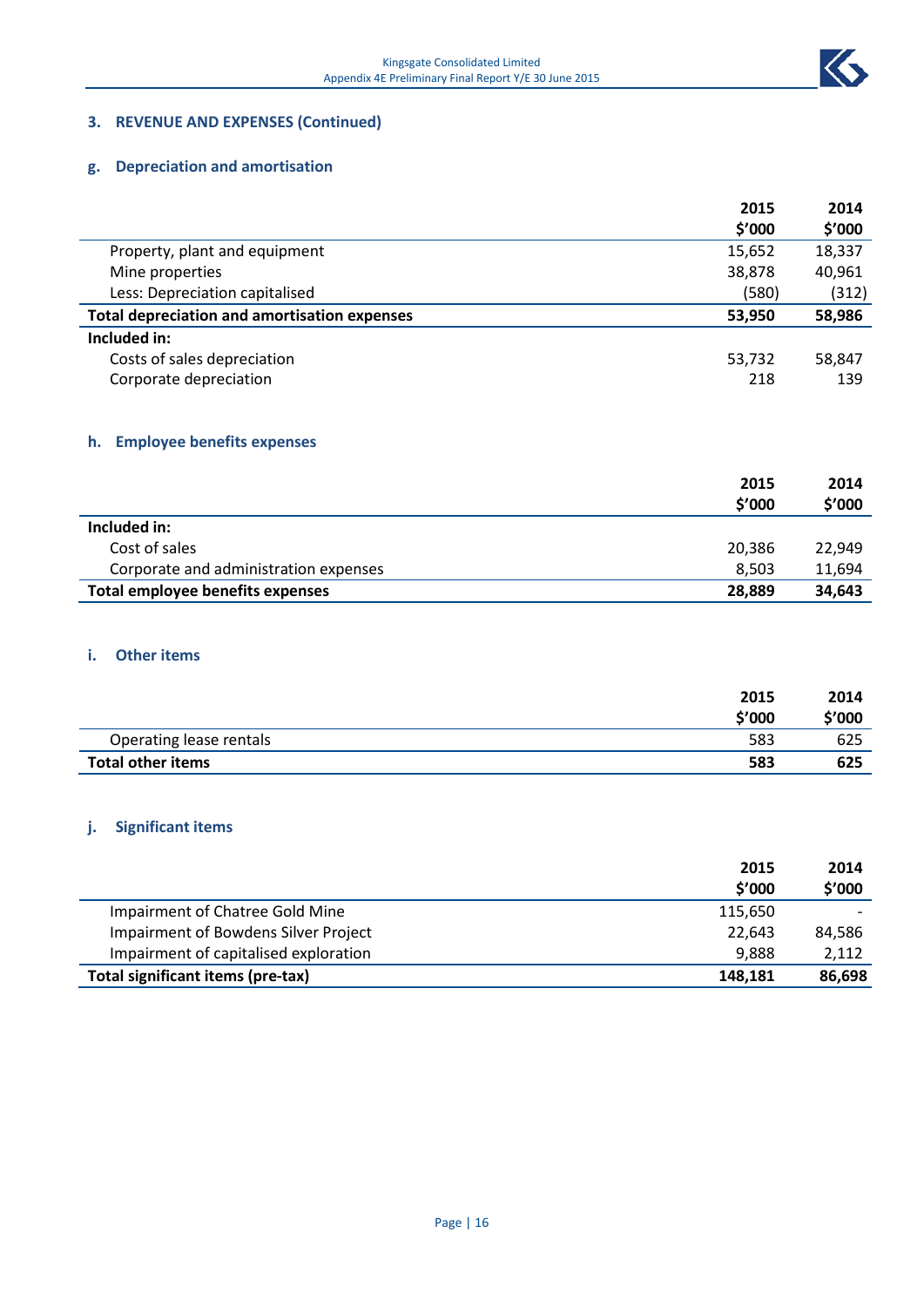

#### **4. IMPAIRMENT ASSESSMENT**

For the purposes of assessing impairment, assets are grouped at the lowest levels for which there are separately identifiable cash inflows which are largely independent of the cash inflows from other assets or groups of assets (cash generating units "CGUs").

#### **Methodology**

An impairment is recognised when the carrying amount exceeds the recoverable amount.

The recoverable amount of the Chatree Gold Mine and the Nueva Esperanza Gold/Silver Project has been estimated using their fair value less costs of disposal basis. The costs of disposal have been estimated by management based on prevailing market conditions.

The fair value of these CGUs has been estimated based on discounted cash flows using market based commodity price and exchange rate assumptions, estimated quantities of recoverable minerals, production levels, operating costs and capital requirements, based on latest life of mine plans.

The recoverable amount of the Bowdens Silver Project has been estimated based on the enterprise value per ounce resource of equivalent silver of a peer group.

The fair value estimates are considered to be level 3 fair value measurements (as defined by accounting standards) as they are derived from valuation techniques that include inputs that are not based on observable market data. The Group considers the inputs and the valuation approach to be consistent with the approach taken by market participants.

Significant judgements and assumptions are required in making estimates of fair value. This is particularly so in the assessment of long life assets. It should be noted that the CGU fair values are subject to variability in key assumptions including, but not limited to, gold and silver prices, currency exchange rates, discount rates, production profiles and operating and capital costs. A change in one or more of the assumptions used to estimate fair value would result in a change in a CGU's fair value.

#### **Key Assumptions**

In determining each key assumption, management has used external sources of information and utilised experts within the Group to validate entity specific assumptions such as reserves and resources.

The table below summarises the key assumptions used in the carrying value assessments:

|                         | FY 2016 and FY 2017 | +FY 2018 Long Term<br>Average |
|-------------------------|---------------------|-------------------------------|
| Gold (US\$ per ounce)   | US\$1,170           | US\$1,200                     |
| Silver (US\$ per ounce) | US\$16              | US\$19                        |
| A\$:US\$ exchange rate  | 0.77                | 0.77                          |
| US\$: THB exchange rate | 33.8                | 33.8                          |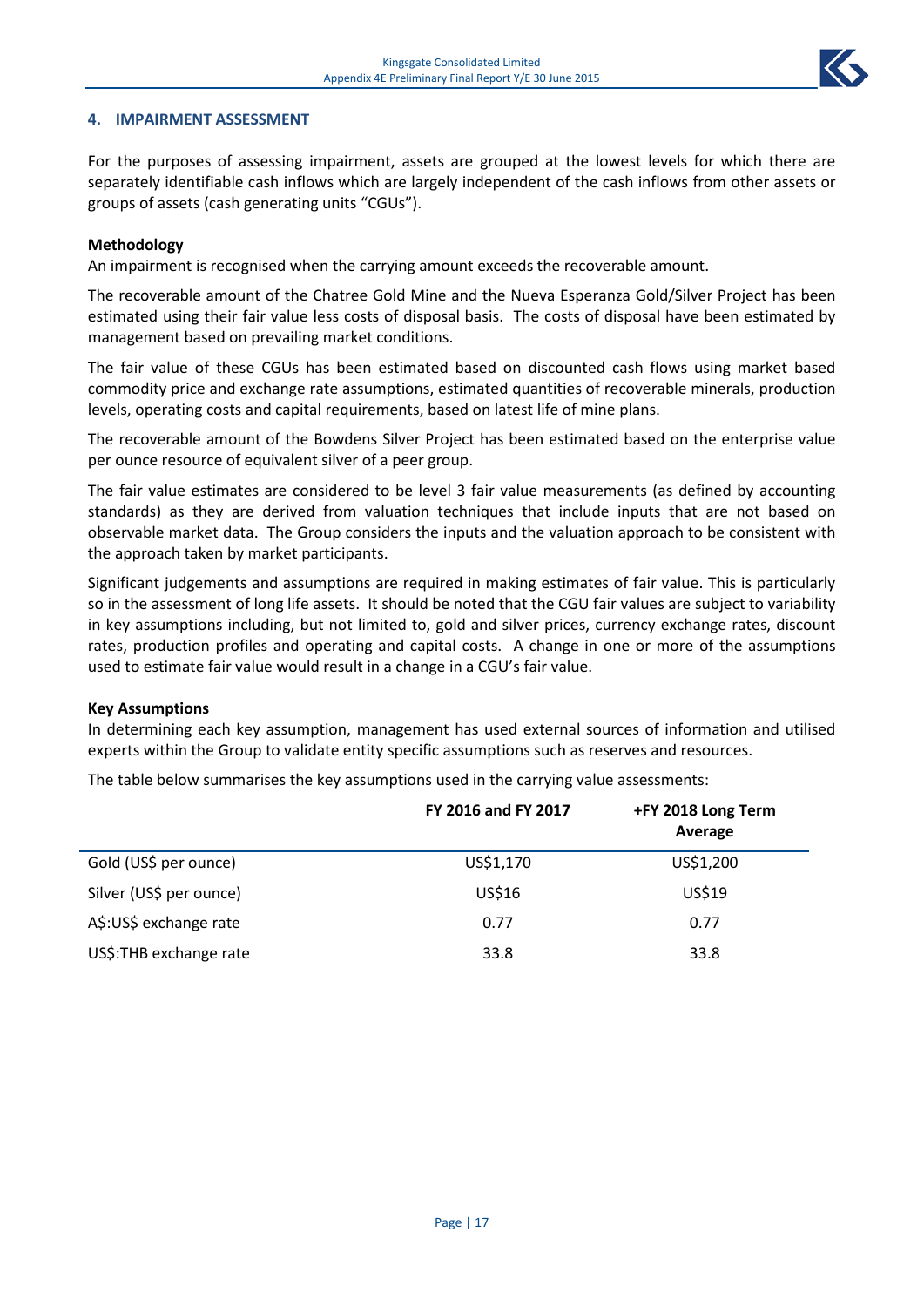

#### **4. IMPAIRMENT ASSESSMENT (Continued)**

| Discount rate (%)                   |      |
|-------------------------------------|------|
| Chatree Gold Mine                   | 9.3% |
| Nueva Esperanza Gold/Silver Project | 9.9% |

The Group has applied post-tax real discount rates to discount the forecast future attributable post-tax real cash flows. The post-tax discount rate applied to the future cash flow forecasts represent an estimate of the rate the market would apply having regard to the time value of money and the risks specified to the asset for which the future cash flow estimates have not been adjusted.

#### *Chatree Gold Mine*

In accordance with AASB 136 - *Impairment of Assets* an impairment charge of \$115.7 million has been made against the carrying value of the Chatree Gold Mine ("Chatree") as a result of the significant and sustained decline in the gold price.

The recoverable amount of Chatree at 30 June 2015 was determined based on a fair value less cost to sell model. Based on the assumptions noted above, the fair value of Chatree as at 30 June 2015 is assessed as being equal to its carrying amount of \$311.1 million after impairment.

The recoverable amount of this project has been determined using a discounted cash flow model. The key assumptions to which the models are most sensitive include:

- Gold and silver prices;
- Foreign exchange rates;
- Production and capital costs;
- Discount rate; and
- Reserves and resources.

#### *Nueva Esperanza Gold/Silver Project*

The recoverable amount of Nueva Esperanza at 30 June 2015 was determined based on a fair value less costs of disposal model. Based on the assumptions noted above, the fair value of Nueva Esperanza as at 30 June 2015 is assessed as being approximately equal to its carrying amount of \$90.0 million resulting in no impairment.

The recoverable amount has been determined based on a fair value less costs of disposal model. The key assumptions to which the models are most sensitive include:

- Gold and silver prices;
- Foreign exchange rates;
- Production and capital costs;
- Discount rate; and
- Reserves and resources.

For both Chatree and Nueva Esperanza, production and capital costs are based on the Group's estimate of forecast geological conditions, capacity of existing plant and equipment and future production levels. This information is obtained from internally maintained budgets, mine models and project evaluations performed by the Group in its ordinary course of business.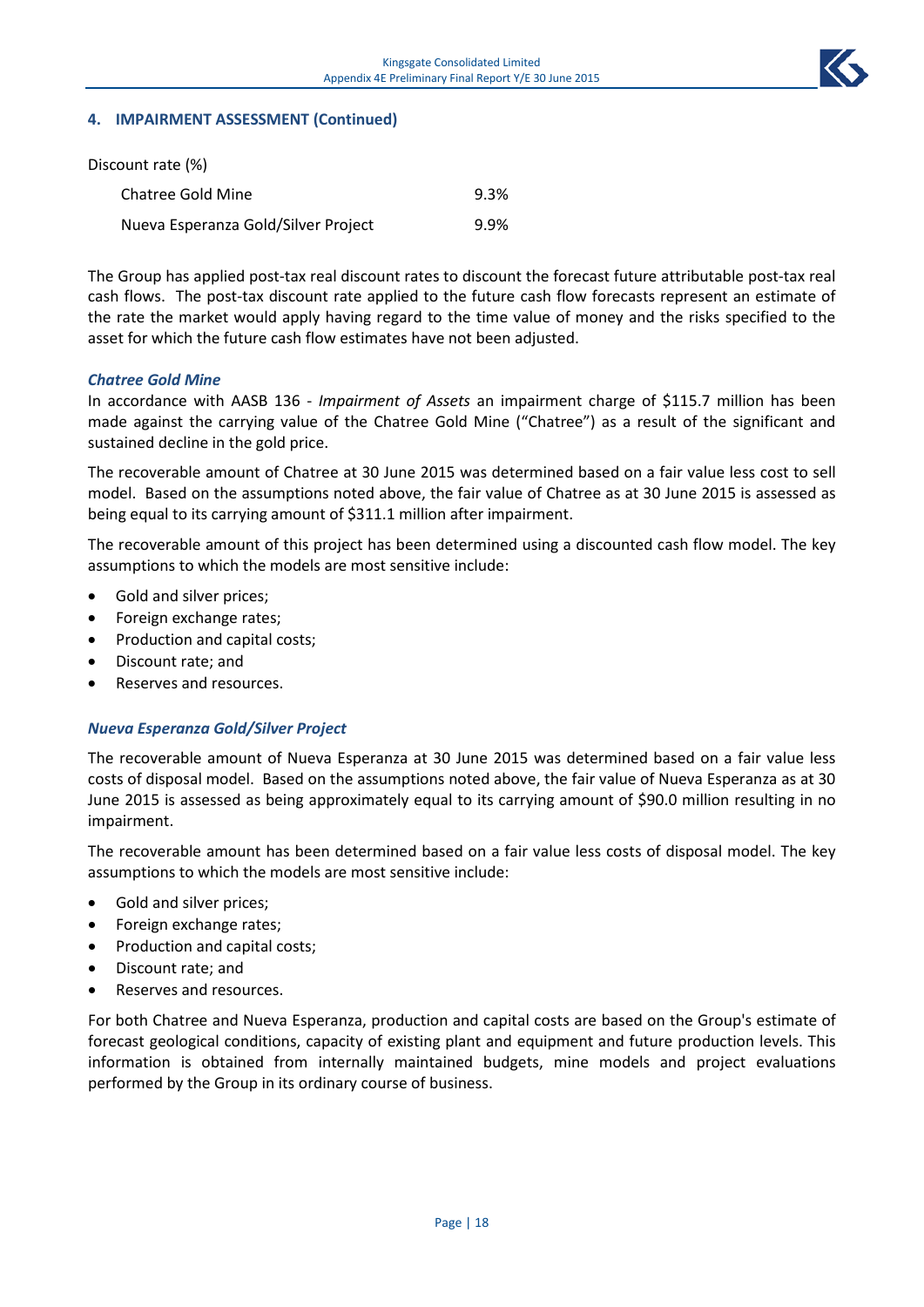

### **4. IMPAIRMENT ASSESSMENT (Continued)**

#### *Bowdens Silver Project*

In accordance with AASB 136 - *Impairment of Assets* an impairment charge of \$22.6 million has been made against the carrying value of the Bowdens Silver Project ("Bowdens") as a result of the significant and sustained decline in the silver price.

The fair value of Bowdens Silver Project as at 30 June 2015 is assessed as being equal to its carrying amount of \$8.2 million after impairment. The fair value has been assessed by calculating the enterprise value per ounce resource of equivalent silver of the peer group and applying a value of \$0.045/oz Ag to the Bowdens silver equivalent resource (detailed in the previously published Ore Reserves and Mineral Resources Statement) less estimated transaction costs.

#### *Exploration Assets*

The Group's exploration activities for the year were focused on progressing the Nueva Esperanza Gold /Silver Project in Chile, with reduced exploration activity in South East Asia. Given the increased focus on Nueva Esperanza and continued delays in obtaining exploration permits in Thailand, South East Asian exploration assets have been written down to nil resulting in an impairment charge of \$9.9 million for the year.

#### *Sensitivity Analysis*

After effecting the impairment for the Chatree Gold Mine CGU, the fair value of these assets is assessed as being equal to their carrying amount as at 30 June 2015.

Any variation in the key assumptions used to determine fair value would result in a change of the estimated fair value. If the variation in assumption had a negative impact on fair value it could indicate a requirement for additional impairment of non-current assets.

It is estimated that the following reasonably possible changes in the key assumptions would have the following approximate impact on the fair value of each CGU as at 30 June 2015:

|                                           | <b>Chatree Gold Mine</b> | Nueva Esperanza<br><b>Gold/Silver Project</b> |
|-------------------------------------------|--------------------------|-----------------------------------------------|
|                                           | \$'000                   | \$'000                                        |
| US\$100/oz increase in gold price         | 79.440                   | 18,573                                        |
| US\$1 increase in silver price            | 3,808                    | 22,166                                        |
| THB1.5 increase in US\$:THB exchange rate | 27,117                   | n/a                                           |
| 5% increase in operating costs            | (36,065)                 | (24, 508)                                     |

It must be noted that each of the sensitivities above assumes that the specific assumption moves in isolation, whilst all other assumptions are held constant. In reality, a change in one of the aforementioned assumptions may accompany a change in another assumption which may have an offsetting impact. Action is also usually taken to respond to adverse changes in economic assumptions that may mitigate the impact of any such change.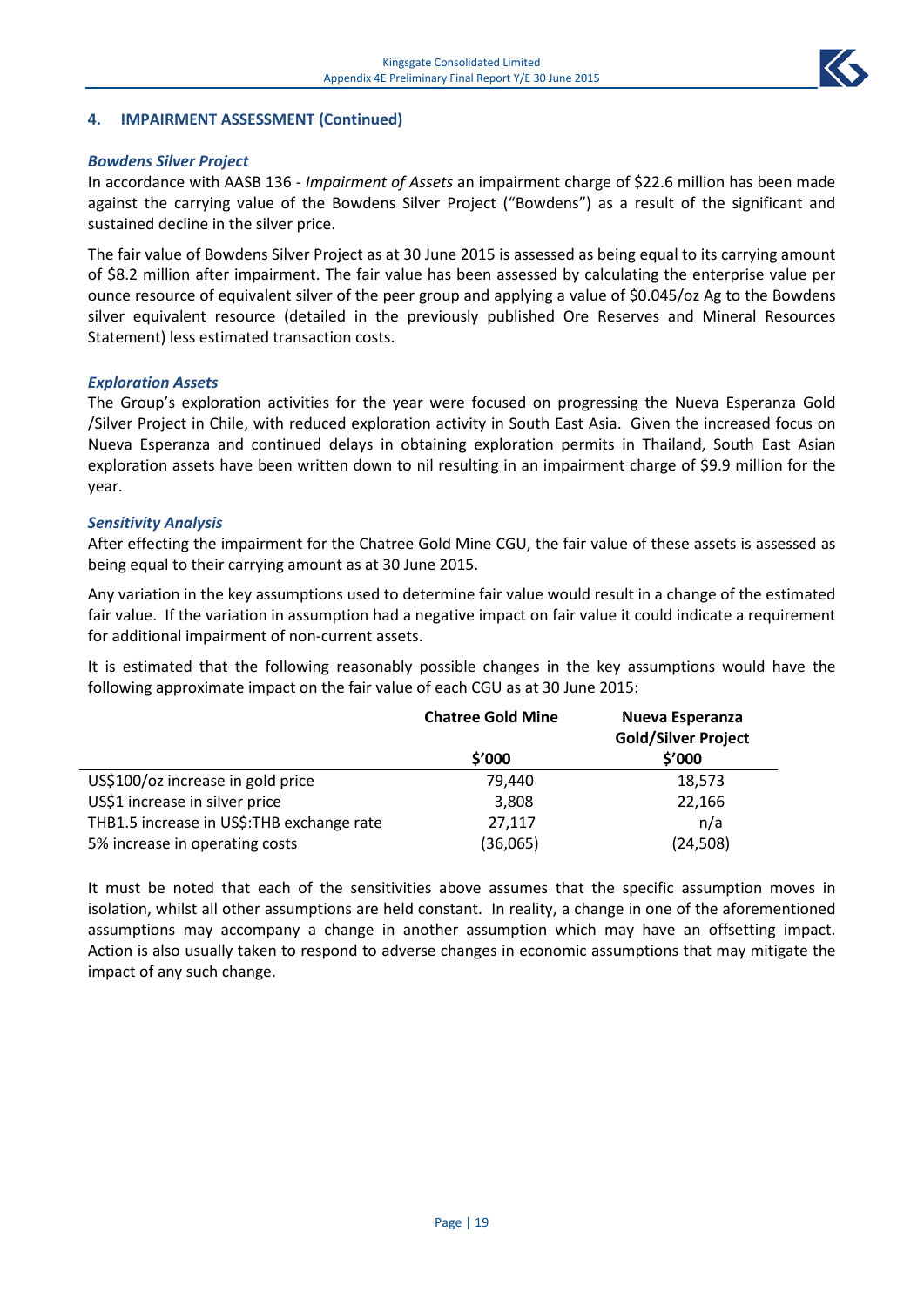#### **5. INCOME TAX**

#### **Numerical reconciliation of income tax expense to prima facie tax payable**

|                                                                                 | 2015       | 2014      |
|---------------------------------------------------------------------------------|------------|-----------|
|                                                                                 |            | *Restated |
|                                                                                 | \$′000     | \$′000    |
| Loss continuing operations before income tax                                    | (146, 442) | (94, 727) |
| Tax at Australian rate of 30%                                                   | (43, 933)  | (28, 418) |
| Tax effect of amounts not deductible / assessable in calculating taxable income |            |           |
| Non-deductible expenses                                                         | 1,037      | 1,606     |
| Non-deductible amortisation                                                     | 1,762      | 1,433     |
| Non-deductible interest expense to preference shareholders                      | 361        | 322       |
| Share-based payment remuneration                                                | 9          | 134       |
| Share of loss of associate                                                      | 34         | 124       |
| Difference in Thailand tax rates                                                | (1,968)    | (9,087)   |
| Non-temporary differences affecting the tax expense                             | 57         | 398       |
| Prior year adjustment to tax return                                             |            | (19)      |
| Tax benefit of tax losses and deductible temporary differences not brought to   |            | 11,017    |
| account                                                                         |            |           |
| Non-deductible impairment of Chatree Gold Mine                                  | 33,533     |           |
| Non-deductible impairment of Bowdens Silver Project                             | 6,793      | 25,376    |
| Non-deductible impairment of Exploration                                        | 2,966      |           |
| Income tax expense                                                              | 651        | 2,886     |

Kingsgate's Thai controlled entity Akara Resources Public Company Limited ("Akara") received on 18 June 2010 approval from The Royal Thai Board of Investment ("BOI") for promotion of the Chatree North gold processing plant. Based on annual production limit from the new processing plant of 185,200 ounces of gold and 1,080,400 ounces of silver, Akara is entitled to:

- **a.** an eight year tax holiday on income derived from the new processing plant with tax savings limited to the capital cost of the new treatment plant;
- **b.** 25% investment allowance on the capital cost of certain assets of the new processing plant; and
- **c.** other benefits.

The start of the promotion period was 1 November 2012.

Akara had previously received BOI approval for the promotion of the Chatree Mine with an eight year tax holiday and a further five years half tax holiday commencing in November 2001. Both of these tax benefits have now expired.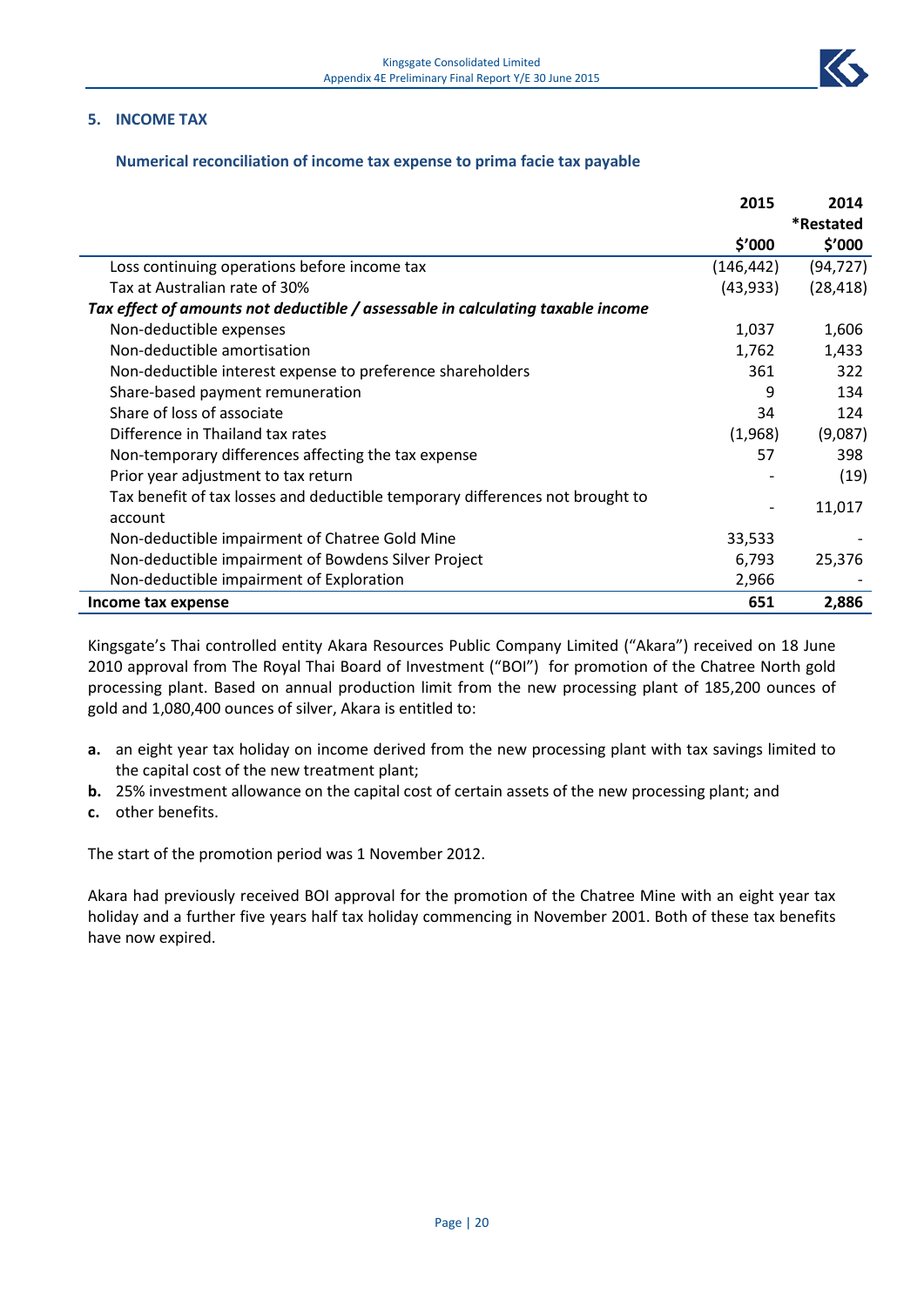

#### **6. INVESTMENT IN ASSOCIATE**

#### **a. Reconciliation of movement in investment accounted for using the equity method**

|                                                        | 2015<br>\$'000 | 2014<br>\$'000           |
|--------------------------------------------------------|----------------|--------------------------|
| <b>Investment in Caravel Minerals Limited</b>          |                |                          |
| At the beginning of the year                           | 1,072          | 1,485                    |
| Share of associate's loss                              | (112)          | (413)                    |
| Reclassification to available-for-sale financial asset | (960)          | $\overline{\phantom{0}}$ |
| At the end of the year                                 |                | 1.072                    |

#### **b. Summarised financial information of associate**

The Group's share of results of its associate and its aggregate assets and liabilities are as follows:

| Group's share of:               | <b>Ownership interest</b><br>% | <b>Assets</b><br>\$'000 | <b>Liabilities</b><br>\$'000 | Revenue<br>\$'000 | Loss<br>\$'000           |
|---------------------------------|--------------------------------|-------------------------|------------------------------|-------------------|--------------------------|
| Caravel Minerals Limited - 2015 | 18.10                          | -                       | $\overline{\phantom{0}}$     | -                 | $\overline{\phantom{0}}$ |
| Caravel Minerals Limited - 2014 | 27.04                          | 1.839                   | 146                          | 108               | 413                      |

#### **c. Fair value of listed investment in associate**

|                                 | 2015                     | 2014   |
|---------------------------------|--------------------------|--------|
|                                 | \$'000                   | \$'000 |
| <b>Caravel Minerals Limited</b> | $\overline{\phantom{0}}$ | 1,485  |

#### **d. Contingent liabilities**

Caravel Minerals Limited had no material contingent liabilities.

#### **7. SEGMENT INFORMATION**

The Group's operating systems are based on the internal management reports that are reviewed and used by the Board of Directors (chief operating decision maker). The operating segments represent the Group's operating mines and projects and include the following:

- Chatree Mine, Thailand;
- Challenger Mine, South Australia, Australia;
- Bowdens Silver Project New South Wales, Australia;
- Nueva Esperanza Gold/Silver Project, Chile; and
- Exploration, South East Asia.

Information regarding the results of each reportable segment is included as follows: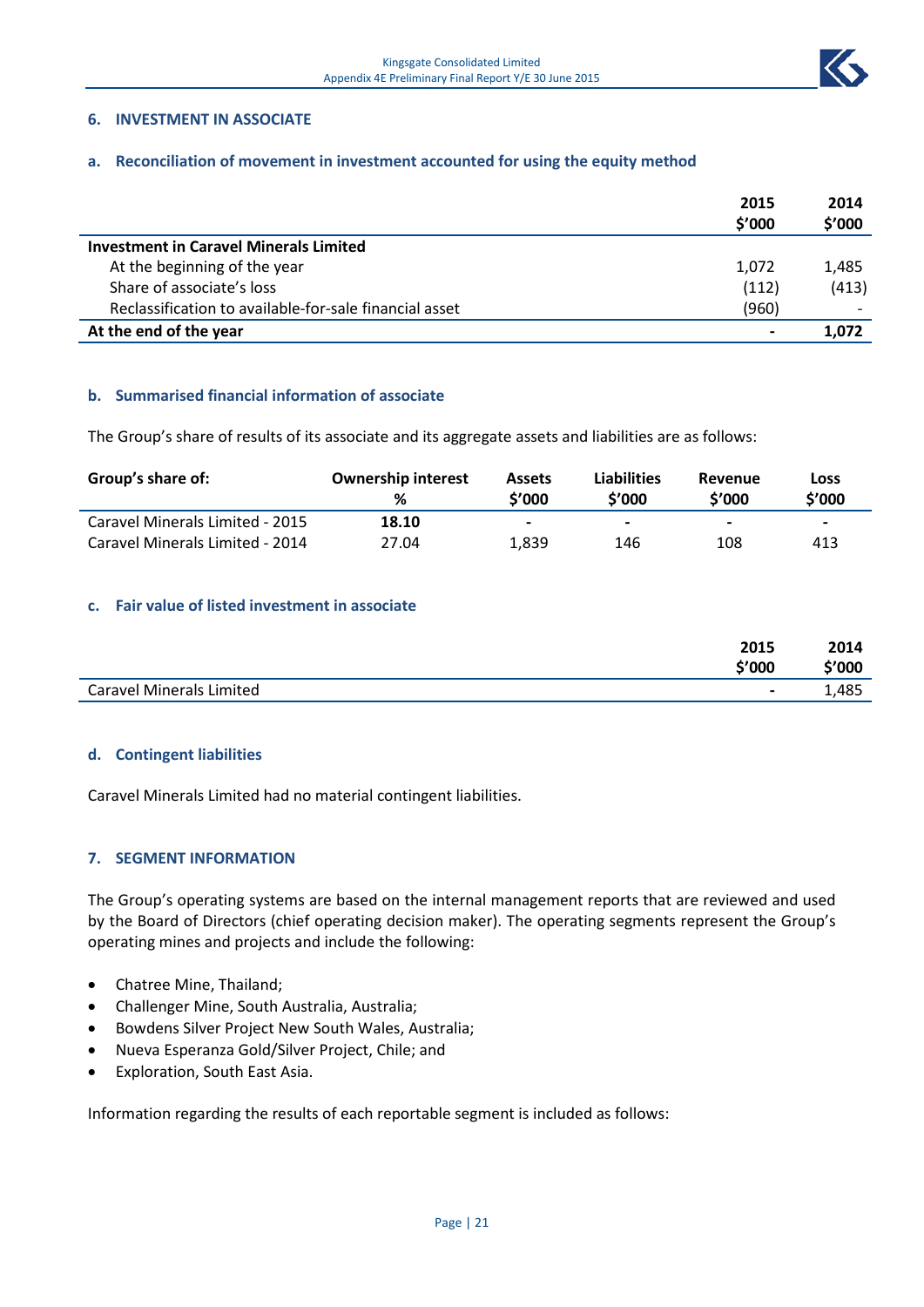

# **7. SEGMENT INFORMATION (Continued)**

| 2015                                               | <b>Operations</b> |            | <b>Development</b>       |                          | <b>Exploration</b>       | Corporate      | <b>Total Group</b> |
|----------------------------------------------------|-------------------|------------|--------------------------|--------------------------|--------------------------|----------------|--------------------|
|                                                    |                   |            |                          | <b>Nueva</b>             |                          |                |                    |
|                                                    | <b>Chatree</b>    | Challenger | <b>Bowdens</b>           | Esperanza                |                          |                |                    |
|                                                    | \$′000            | \$′000     | \$′000                   | \$′000                   | \$'000                   | \$'000         | \$'000             |
| External sales revenue                             | 194,809           | 118,353    | $\overline{\phantom{a}}$ |                          |                          |                | 313,162            |
| Other revenue                                      | 648               | 9          | 35                       |                          |                          | 2              | 694                |
| <b>Total segment revenue</b>                       | 195,457           | 118,362    | 35                       | $\overline{\phantom{a}}$ | $\overline{\phantom{a}}$ | $\overline{2}$ | 313,856            |
| <b>Segment EBITDA</b>                              | 62,139            | 14,284     | (256)                    | (4, 595)                 | (1,660)                  | 96             | 70,008             |
| Impairment                                         | (115, 650)        |            | (22, 643)                |                          | (9,888)                  |                | (148, 181)         |
| Depreciation and amortisation                      | (49, 404)         | (4, 378)   | (122)                    | (6)                      |                          | (40)           | (53, 950)          |
| Profit / (loss) before finance cost and income tax | (102, 915)        | 9,906      | (23, 021)                | (4,601)                  | (11, 548)                | 56             | (132, 123)         |
| Finance income                                     | 346               | 86         | 7                        | 62                       |                          |                |                    |
|                                                    |                   |            |                          |                          |                          | 358            | 859                |
| Finance costs                                      | (10, 687)         | (348)      | (7)                      | (3)                      |                          | (4, 133)       | (15, 178)          |
| <b>Net finance costs</b>                           | (10, 341)         | (262)      |                          | 59                       |                          | (3, 775)       | (14, 319)          |
| Profit / (loss) before tax                         | (113, 256)        | 9,644      | (23, 021)                | (4, 542)                 | (11, 548)                | (3,719)        | (146, 442)         |
|                                                    |                   |            |                          |                          |                          |                |                    |
| <b>Other segment information</b>                   |                   |            |                          |                          |                          |                |                    |
| Segment assets                                     | 386,263           | 23,173     | 8,652                    | 101,210                  | 2,622                    | 23,090         | 545,010            |
| Segment liabilities                                | (163, 278)        | (31,758)   | (6, 794)                 | (11,098)                 | (853)                    | (5, 912)       | (219, 693)         |
| Segment intercompany assets / (liabilities)        | 59,783            | (64, 020)  | (31,636)                 | (85, 201)                | (17, 849)                | 138,923        |                    |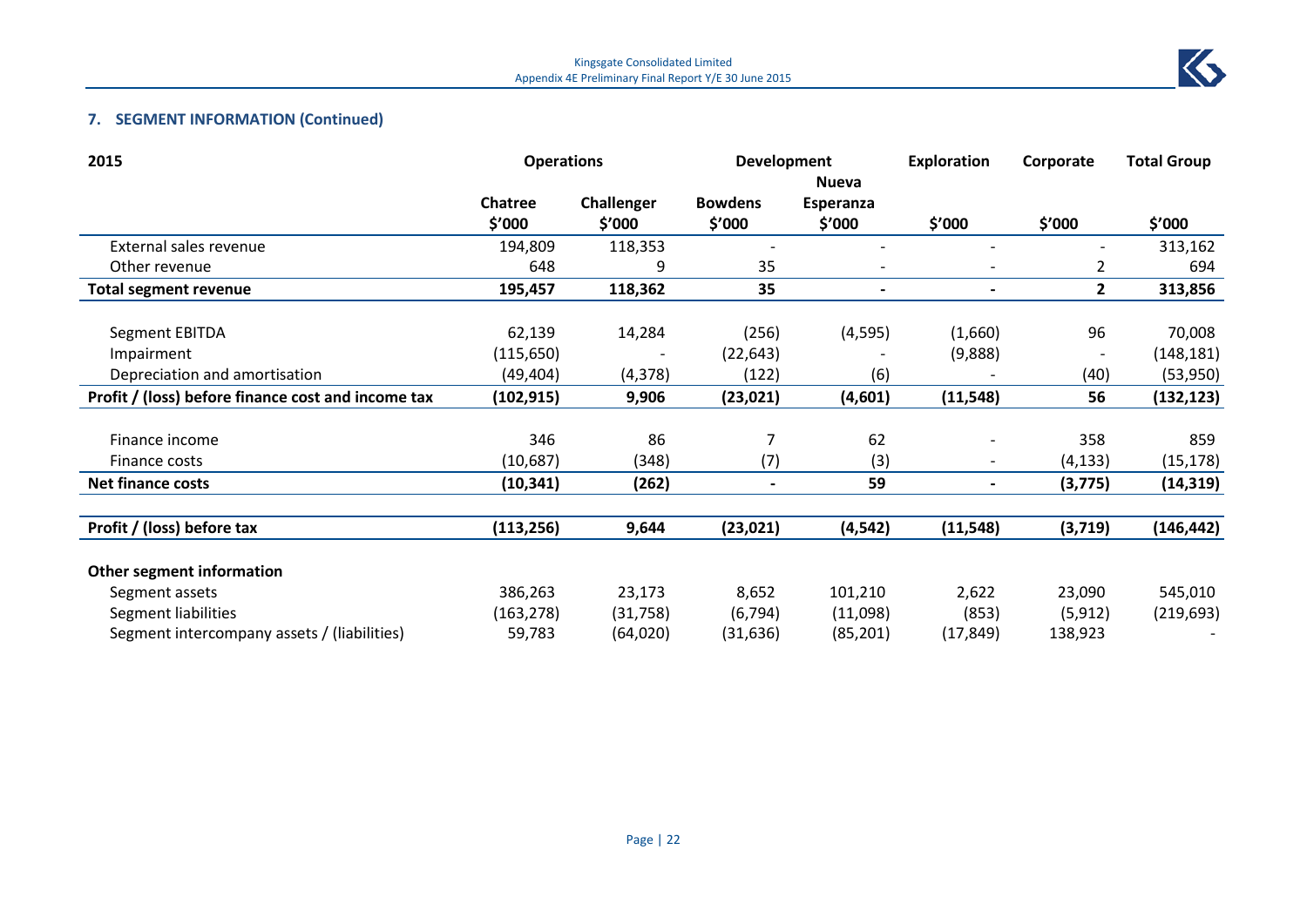

# **7. SEGMENT INFORMATION (Continued)**

| 2014 (Restated)                                    | <b>Operations</b> |            | <b>Development</b>       |                          | <b>Exploration</b> | Corporate | <b>Total Group</b> |
|----------------------------------------------------|-------------------|------------|--------------------------|--------------------------|--------------------|-----------|--------------------|
|                                                    |                   |            |                          | <b>Nueva</b>             |                    |           |                    |
|                                                    | <b>Chatree</b>    | Challenger | <b>Bowdens</b>           | Esperanza                |                    |           |                    |
|                                                    | \$'000            | \$′000     | \$′000                   | \$′000                   | \$′000             | \$'000    | \$'000             |
| External sales revenue                             | 221,969           | 106,357    |                          |                          |                    |           | 328,326            |
| Other revenue                                      | 483               | 117        | $\overline{\phantom{a}}$ |                          |                    | 980       | 1,580              |
| <b>Total segment revenue</b>                       | 222,452           | 106,474    | $\overline{\phantom{0}}$ | $\overline{\phantom{a}}$ |                    | 980       | 329,906            |
| <b>Segment EBITDA</b>                              | 87,172            | (2, 284)   | (66)                     | (3,691)                  | (791)              | (16, 133) | 64,207             |
| Impairment                                         |                   |            | (84, 586)                |                          | (2, 112)           |           | (86, 698)          |
| Depreciation and amortisation                      | (43, 100)         | (15, 799)  | (19)                     | (11)                     |                    | (57)      | (58, 986)          |
| Profit / (loss) before finance cost and income tax | 44,072            | (18,083)   | (84, 671)                | (3,702)                  | (2,903)            | (16, 190) | (81, 477)          |
|                                                    |                   |            |                          |                          |                    |           |                    |
| Finance income                                     | 269               | 62         | 8                        | 99                       | 9                  | 163       | 610                |
| Finance costs                                      | (11, 348)         | (348)      | (8)                      | (5)                      |                    | (2, 151)  | (13,860)           |
| <b>Net finance costs</b>                           | (11,079)          | (286)      | $\blacksquare$           | 94                       | 9                  | (1,988)   | (13, 250)          |
|                                                    |                   |            |                          |                          |                    |           |                    |
| Profit / (loss) before tax                         | 32,993            | (18, 369)  | (84, 671)                | (3,608)                  | (2,894)            | (18, 178) | (94, 727)          |
| <b>Other segment information</b>                   |                   |            |                          |                          |                    |           |                    |
| Segment assets                                     | 477,491           | 28,314     | 30,483                   | 69,829                   | 3,305              | 31,673    | 641,095            |
| Segment liabilities                                | (160, 930)        | (20,068)   | (6, 470)                 | (4,634)                  | (828)              | (37, 492) | (230, 422)         |
| Segment intercompany assets / (liabilities)        | 57,878            | (74, 535)  | (29,311)                 | (53, 782)                | (14, 213)          | 113,963   |                    |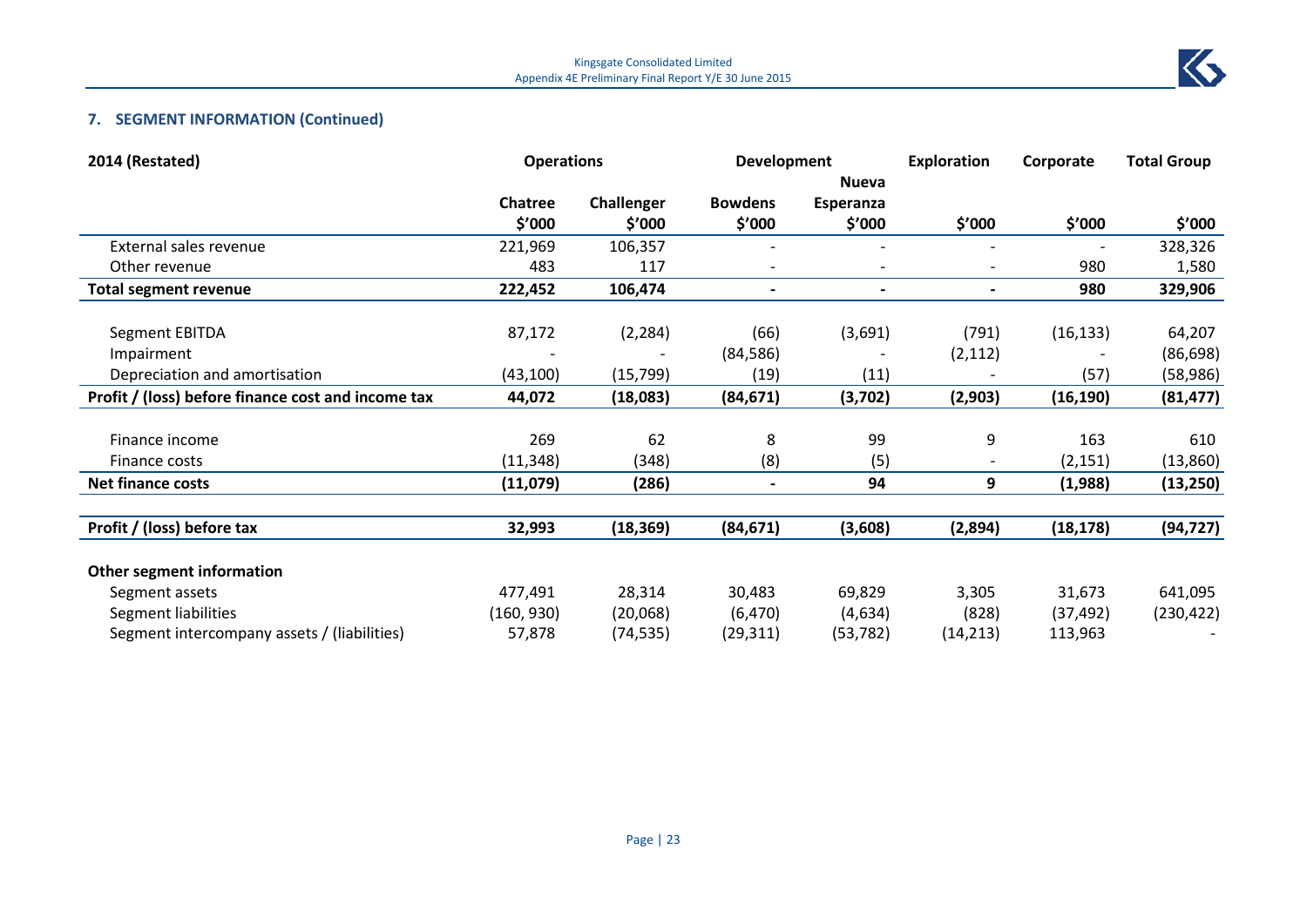# **7. SEGMENT INFORMATION (Continued)**

|            | Revenue |         | % of External Revenue |      |
|------------|---------|---------|-----------------------|------|
|            | 2015    | 2014    | 2015                  | 2014 |
|            | \$'000  | \$'000  | %                     | %    |
| Customer A | 194,809 | 221,969 | 62                    | 68   |
| Customer B | 118,353 | 106,357 | 38                    | 32   |

# **8. CONTRIBUTED EQUITY**

|                                                                     | 2015                     | 2014          | 2015    | 2014     |
|---------------------------------------------------------------------|--------------------------|---------------|---------|----------|
|                                                                     | <b>Shares</b>            | <b>Shares</b> | \$′000  | \$′000   |
| <b>Opening balance</b>                                              | 223,584,937              | 152,191,905   | 677,109 | 605,504  |
| Share placement and rights issue                                    | $\overline{\phantom{0}}$ | 59,430,588    |         | 59,430   |
| Issue of ordinary shares to repay funds drawn                       |                          |               |         |          |
| down under the convertible revolving credit<br>facility             |                          | 11,774,572    |         | 15,000   |
| Issue of ordinary shares related to Executive<br><b>Rights Plan</b> |                          | 92,872        |         | 487      |
| Issue of ordinary shares related to consultancy<br>services         |                          | 95,000        |         | 113      |
| Share issue costs                                                   |                          |               |         | (3, 425) |
| <b>Closing balance</b>                                              | 223,584,937              | 223,584,937   | 677,109 | 677,109  |

#### **Capital risk management**

The Group's objectives when managing capital are to safeguard the Group's ability to continue as a going concern, so as to maintain a strong capital base sufficient to maintain future exploration and development of its projects. In order to maintain or adjust the capital structure, the Group may return capital to shareholders, issue new shares or sell assets. The Group's focus has been to utilise surplus cash from operations and raise additional funds to fund capital investment at Chatree and Challenger, working capital and exploration and evaluation activities, including the Nueva Esperanza Project in Chile and Bowdens Silver Project in New South Wales and to repay borrowings.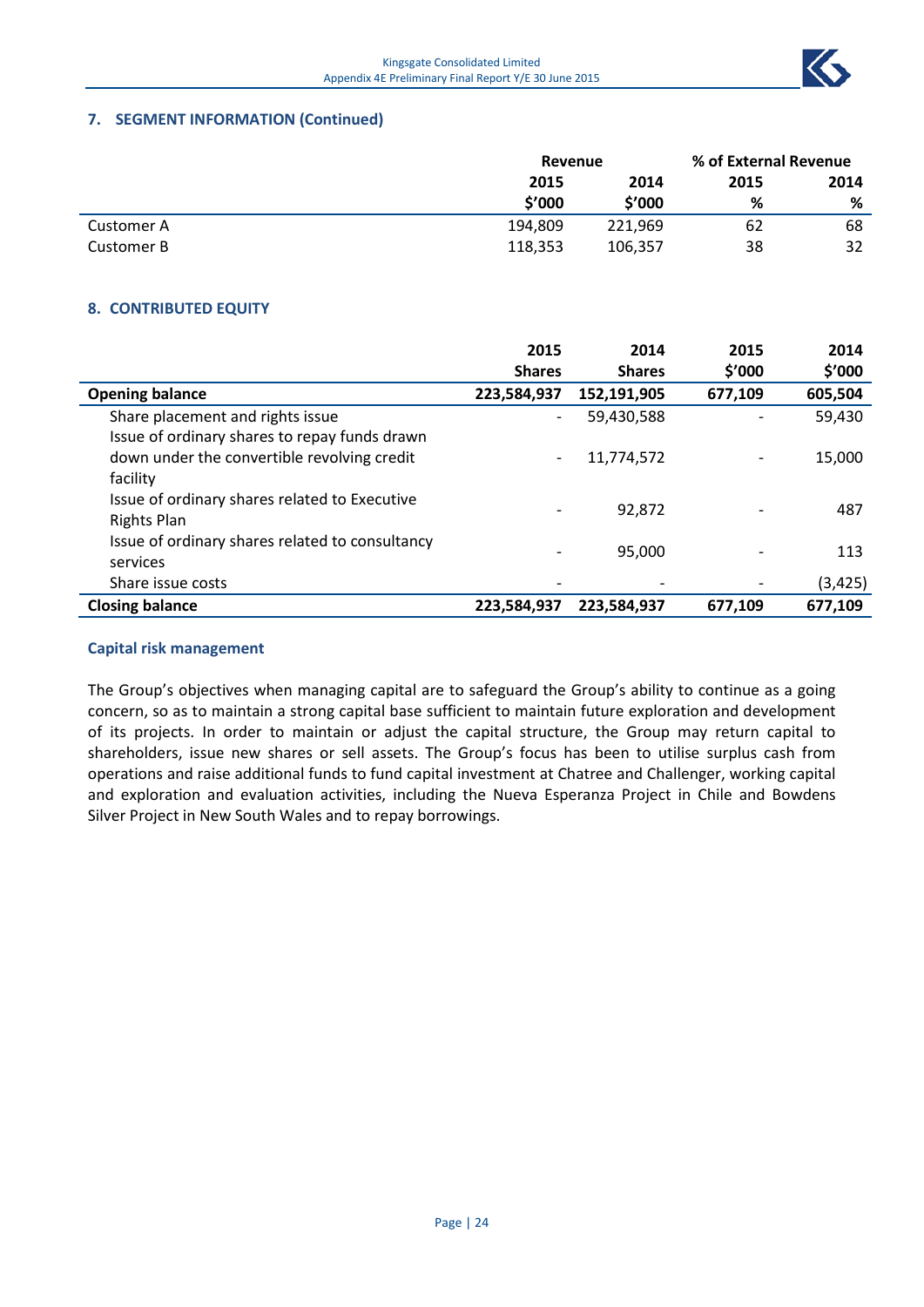

### **9. RESERVES AND ACCUMULATED LOSSES**

#### **a. Reserves**

|                                                                                 | 2015      | 2014            |
|---------------------------------------------------------------------------------|-----------|-----------------|
|                                                                                 |           | <b>Restated</b> |
|                                                                                 | \$'000    | \$′000          |
| Foreign currency translation reserve                                            | 48,327    | (12, 541)       |
| Share-based payment reserve                                                     | 8,629     | 8,598           |
| General reserve                                                                 | (3, 542)  | (4,380)         |
| <b>Total reserves</b>                                                           | 53,414    | (8, 323)        |
| <b>Movements</b>                                                                |           |                 |
| <b>Foreign currency translation reserve</b>                                     |           |                 |
| At the beginning of the financial year                                          | (12, 541) | 13,773          |
| Exchange differences on translation of foreign controlled entities (net of tax) | 60,868    | (26, 314)       |
| At the end of the financial year                                                | 48,327    | (12, 541)       |
|                                                                                 |           |                 |
| <b>Share-based payment reserve</b>                                              |           |                 |
| At the beginning of the financial year                                          | 8,598     | 8,702           |
| Share based payment expense                                                     | 31        | 448             |
| Transfer to share capital (conversion of performance rights)                    |           | (487)           |
| Transfer to other expenses                                                      |           | (65)            |
| At the end of the financial year                                                | 8,629     | 8,598           |
| <b>General reserve</b>                                                          |           |                 |
| At the beginning of the financial year                                          | (4,380)   | (4, 380)        |
| Net change                                                                      | 838       |                 |
| At the end of the financial year                                                | (3, 542)  | (4,380)         |
|                                                                                 |           |                 |

#### **Foreign currency translation reserve**

Exchange differences arising on translation of the foreign controlled entities are taken to the foreign currency translation reserve.

#### **Share-based payment reserve**

The share-based payment reserve is used to recognise the fair value of deferred rights and performance rights issued but not exercised.

#### **General reserve**

The general reserve includes changes in equity as a result of changes in non-controlling interests in prior periods and revaluation of employee benefit obligations in current year.

#### **b. Accumulated losses**

|                                                                    | 2015       | 2014       |
|--------------------------------------------------------------------|------------|------------|
|                                                                    |            | Restated   |
|                                                                    | \$′000     | \$′000     |
| Accumulated losses at the beginning of the year                    | (258, 113) | (160, 500) |
| Net loss attributable to members of Kingsgate Consolidated Limited | (147,093)  | (97, 613)  |
| <b>Accumulated losses</b>                                          | (405, 206) | (258, 113) |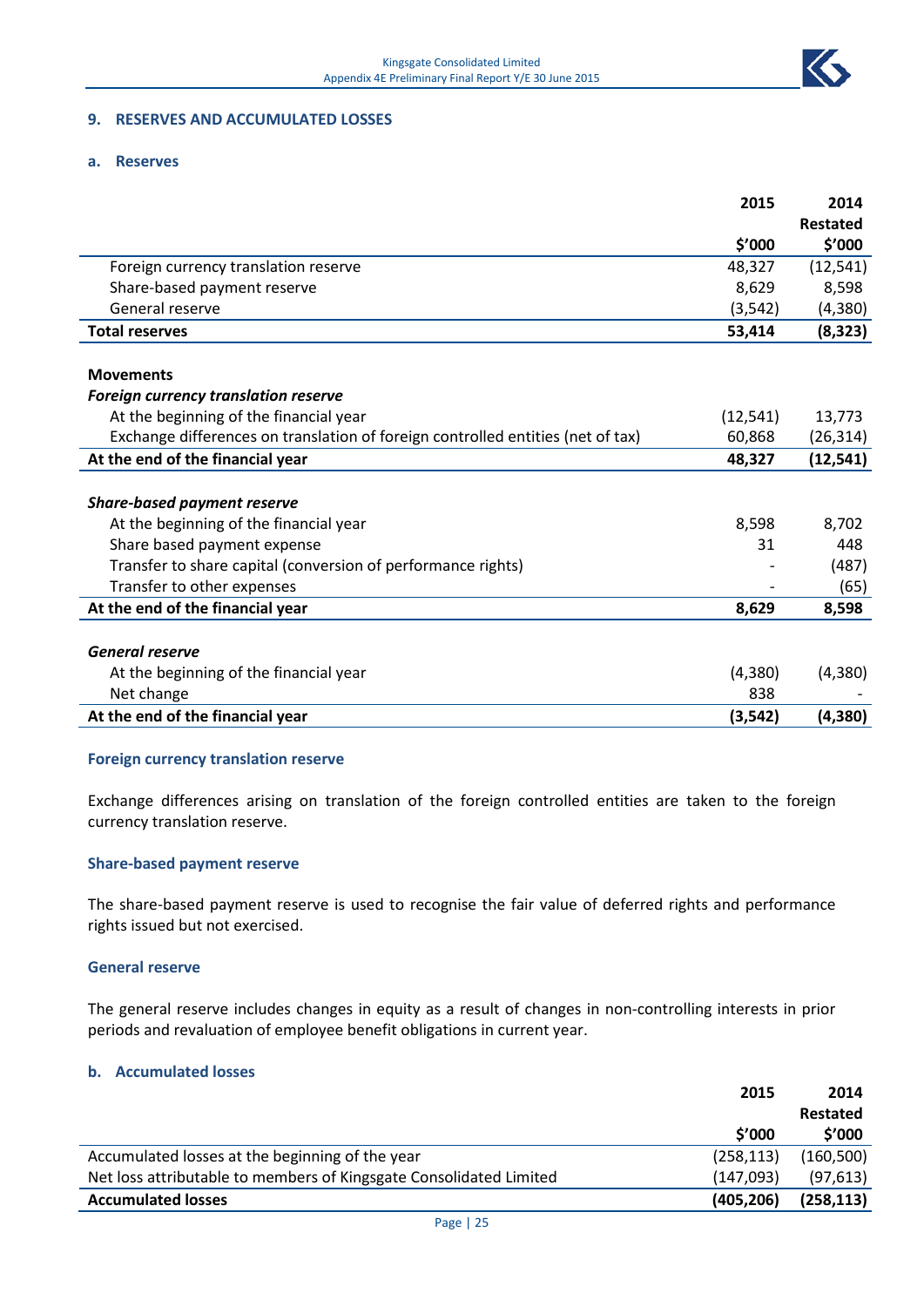#### **10. DIVIDENDS**

No interim dividend was declared for the year ended 30 June 2015. No final dividend has been declared for the year ended 30 June 2015.

#### **11. RECONCILIATION OF LOSS AFTER INCOME TAX TO NET CASH FLOW FROM OPERATING ACTIVITIES**

|                                                   | 2015       | 2014      |
|---------------------------------------------------|------------|-----------|
|                                                   |            | Restated  |
|                                                   | \$'000     | \$′000    |
| Loss for the year                                 | (147, 093) | (97, 613) |
|                                                   |            |           |
| Depreciation and amortisation                     | 53,950     | 58,986    |
| Share-based payments                              | 31         | 448       |
| Impairment - Chatree Gold Mine                    | 115,650    |           |
| Impairment - Bowdens Silver Project               | 22,643     | 84,586    |
| Impairment - exploration assets                   | 9,888      | 2,112     |
| Unwind of discount rate for provision             | 1,104      | 1,137     |
| Amortisation of deferred borrowing costs          | 1,825      | 1,056     |
| Unrealised losses / (gains)                       | (743)      | (522)     |
| Share of associate's loss                         | 112        | 413       |
| Net exchange differences                          | 448        | (670)     |
| Change in operating assets and liabilities        |            |           |
| (Increase) / decrease in receivables              | (3, 263)   | (4, 321)  |
| (Increase) / decrease in prepayments              | 14,328     | 4,422     |
| (Increase) / decrease in inventories              | 10,875     | 1,583     |
| Increase / (decrease) in current tax liabilities  | (1, 284)   | 930       |
| Increase / (decrease) in creditors                | (2,589)    | (14, 163) |
| Increase / (decrease) in provisions               | (201)      | 43        |
| Increase / (decrease) in deferred tax liabilities | 965        | 181       |
| Net cash inflow from operating activities         | 76,646     | 38,608    |

#### **12. EVENTS OCCURRING AFTER REPORTING DATE**

The balance of the senior corporate loan facility outstanding at 30 June 2015 was A\$25 million. This facility, was due to be repaid in full on 31<sup>st</sup> July 2015. A\$10 million was repaid against the facility on the due date with the balance of A\$15 million restructured as a Revolving Credit Facility ("RCF") repayable in 3 equal instalments commencing on 29<sup>th</sup> January 2016.

Under the terms of the new facility Kingsgate is required to maintain a minimum hedge position with a rolling 3-month program covering 30% of forecast group production. As security for the RCF the lender has a fixed and floating charge over Kingsgate including shares in its material subsidiaries.

Kingsgate, in addition, has available over the tenure of the RCF an Equity-linked Loan Facility ("ELF") of A\$15 million. The ELF is currently undrawn.

No other matter or circumstance has arisen since 30 June 2015 that has significantly affected, or may significantly affect:

- the Group's operations in future financial years;
- the results of those operations in future financial years; or
- the Group's state of affairs in future financial years.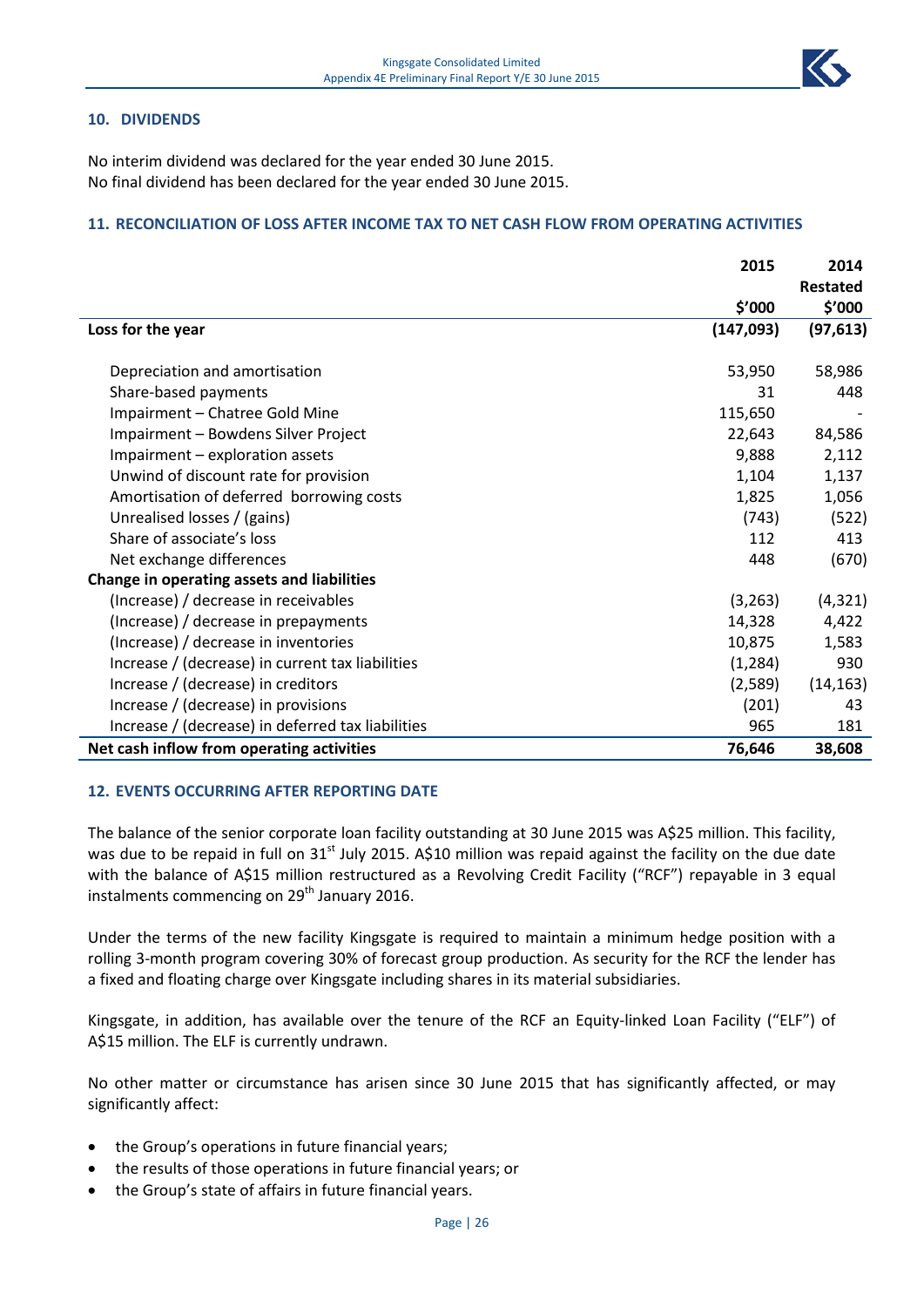

#### **13. LOSS PER SHARE**

|                                                                                                                                               | 2015          | 2014          |
|-----------------------------------------------------------------------------------------------------------------------------------------------|---------------|---------------|
|                                                                                                                                               |               | Restated      |
|                                                                                                                                               | <b>Cents</b>  | <b>Cents</b>  |
| Basic loss per share                                                                                                                          | (65.8)        | (56.7)        |
| Diluted loss per share                                                                                                                        | (65.8)        | (56.7)        |
|                                                                                                                                               | \$′000        | \$′000        |
| Net loss used to calculate basic and diluted earnings per share                                                                               | (147,093)     | (97, 613)     |
|                                                                                                                                               | <b>Number</b> | <b>Number</b> |
| Weighted average number of shares used as the denominator                                                                                     |               |               |
| Weighted average number of ordinary shares used as the denominator in<br>calculating basic earnings per share                                 | 223,584,937   | 172,237,245   |
| Adjustment for calculation of diluted earnings per share: options                                                                             |               |               |
| Weighted average number of ordinary shares and potential ordinary shares<br>used as the denominator in calculating diluted earnings per share | 223,584,937   | 172,237,245   |
|                                                                                                                                               |               |               |

# **Diluted loss per share**

As the Group made a loss for the year, diluted loss per share is the same as basic loss per share as the impact of dilution would be to reduce the loss per share.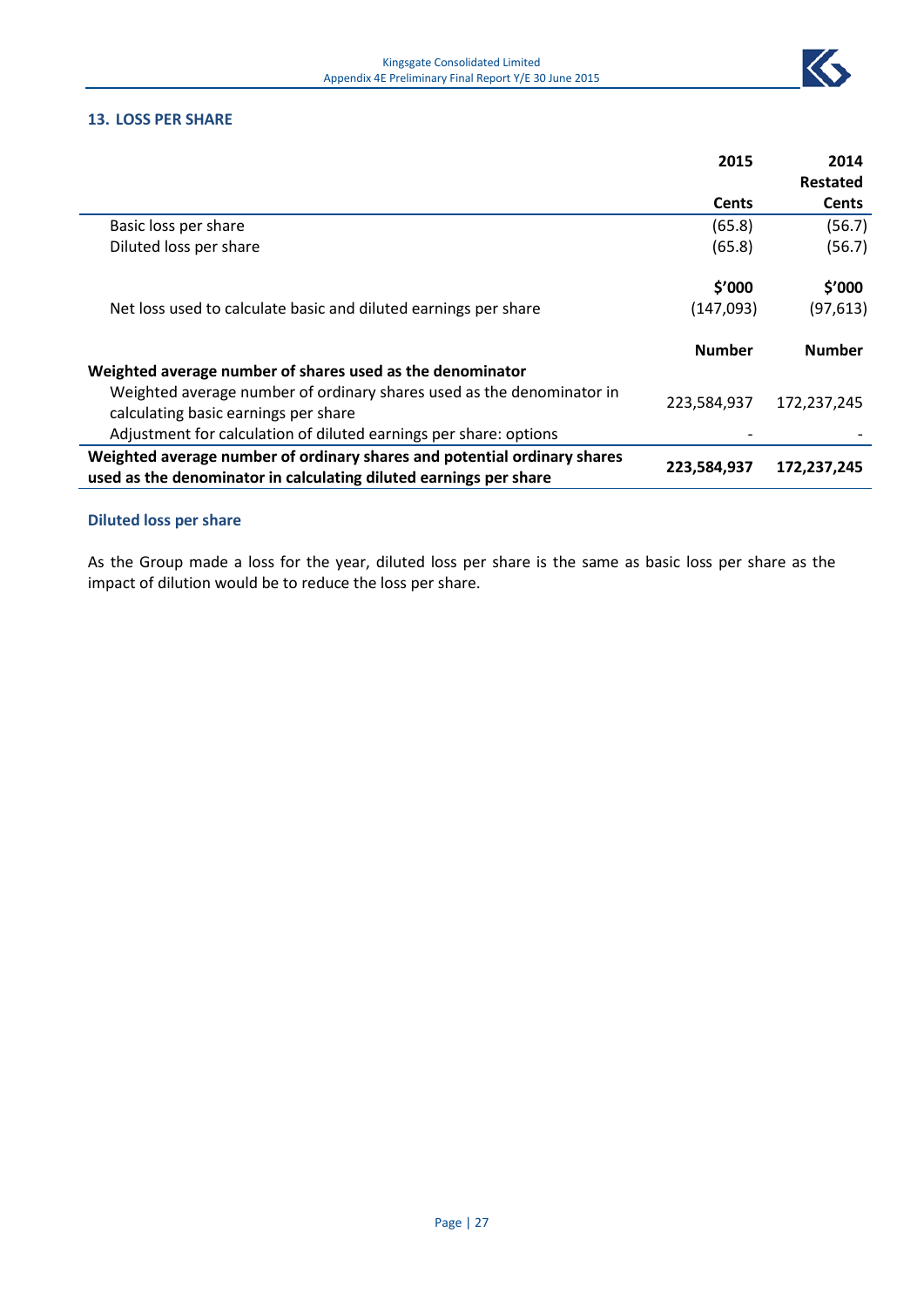

#### **14. CORRECTION OF PRIOR PERIOD ERROR**

#### **Correction of Prior Period Error**

During the year the Group reviewed the basis for calculating the balance of prepaid mining services costs and determined that this prepayment balance had been overstated since July 2010. The majority of that overstatement related to work performed on the construction of a tailings storage facility and as a result, the corresponding cost of exploration, evaluation and development was understated. The error has been adjusted retrospectively by restating the comparative amounts for the prior years presented in which the error occurred.

The impact of these changes in accounting requirements on the:

- Income Statement for the year ended 30 June 2014;
- Statement of Financial Position as at 30 June 2014;
- Statement of Financial Position as at 1 July 2013;
- Statement of Cash Flow for the year ended 30 June 2014;
- Earnings per share for the year ended 30 June 2014

#### is set out as follows:

#### **a. Income Statement for the year ended 30 June 2014**

|                                          | As reported  | <b>Correction of</b> | As restated  |
|------------------------------------------|--------------|----------------------|--------------|
|                                          | year ended   | error                | year ended   |
|                                          | 30 June 2014 | Restatement          | 30 June 2014 |
|                                          | \$′000       | \$′000               | \$′000       |
| Sales revenue                            | 328,326      |                      | 328,326      |
| Costs of sales                           | (301, 891)   | (1, 322)             | (303,213)    |
| <b>Gross profit</b>                      | 26,435       | (1, 322)             | 25,113       |
|                                          |              |                      |              |
| Loss before finance costs and income tax | (80, 155)    | (1, 322)             | (81, 477)    |
| Loss before income tax                   | (93, 405)    | (1, 322)             | (94, 727)    |
| Loss after income tax                    | (96, 291)    | (1, 322)             | (97, 613)    |
| Earnings per share (cents per share)     |              |                      |              |
| Basic loss per share                     | (55.9)       | (0.8)                | (56.7)       |
| Diluted loss per share                   | (55.9)       | (0.8)                | (56.7)       |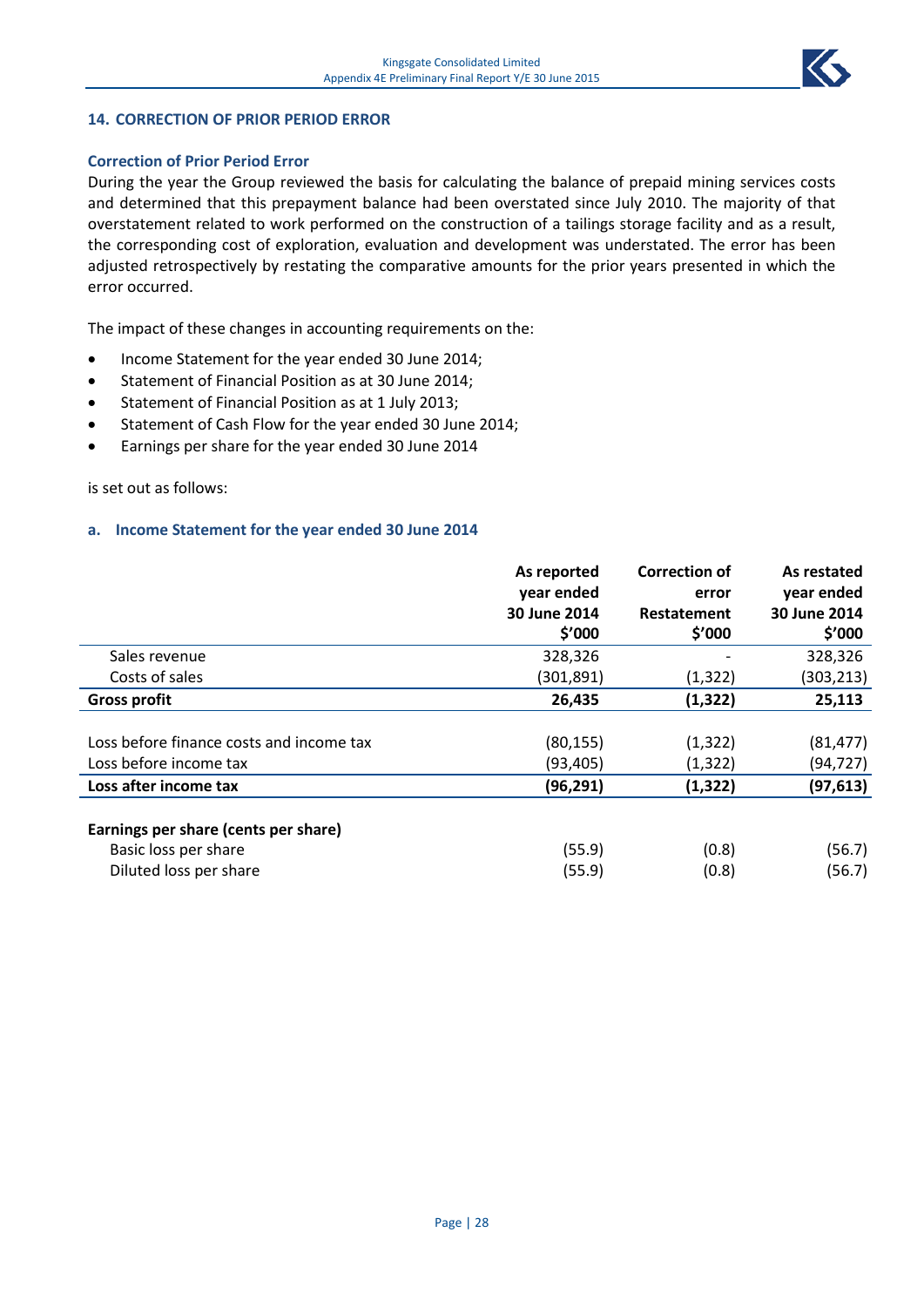

# **14. CORRECTION OF PRIOR PERIOD ERROR (Continued)**

#### **b. Statement of Financial Position as at 30 June 2014**

|                                         | As reported at | <b>Correction of error</b> | As restated at |
|-----------------------------------------|----------------|----------------------------|----------------|
|                                         | 30 June 2014   | Restatement                | 30 June 2014   |
|                                         | \$′000         | \$′000                     | \$'000         |
| <b>Current assets</b>                   |                |                            |                |
| Cash and cash equivalents               | 53,632         |                            | 53,632         |
| Receivables                             | 13,360         |                            | 13,360         |
| Inventories                             | 47,917         |                            | 47,917         |
| Other assets                            | 26,601         | (5,708)                    | 20,893         |
| <b>Total current assets</b>             | 141,510        | (5,708)                    | 135,802        |
| <b>Non-current assets</b>               |                |                            |                |
| Exploration, evaluation and development | 251,633        | 3,624                      | 255,257        |
| Other non-current assets                | 250,036        |                            | 250,036        |
| <b>Total non-current assets</b>         | 501,669        | 3,624                      | 505,293        |
| <b>TOTAL ASSETS</b>                     | 643,179        | (2,084)                    | 641,095        |
| <b>TOTAL LIABILITIES</b>                | 230,422        |                            | 230,422        |
| <b>NET ASSETS</b>                       | 412,757        | (2,084)                    | 410,673        |
| <b>EQUITY</b>                           |                |                            |                |
|                                         |                |                            |                |
| Contributed equity                      | 677,109        |                            | 677,109        |
| Reserves                                | (8,356)        | 33                         | (8, 323)       |
| <b>Accumulated losses</b>               | (255,996)      | (2, 117)                   | (258, 113)     |
| <b>TOTAL EQUITY</b>                     | 412,757        | (2,084)                    | 410,673        |

# **c. Statement of Financial Position as at 1 July 2013**

|                                         | As reported at | <b>Correction of error</b> | As restated at |
|-----------------------------------------|----------------|----------------------------|----------------|
|                                         | 30 June 2013   | Restatement                | 1 July 2013    |
|                                         | \$′000         | \$′000                     | \$′000         |
| <b>Current assets</b>                   |                |                            |                |
| Cash and cash equivalents               | 30,494         |                            | 30,494         |
| <b>Receivables</b>                      | 9,431          |                            | 9,431          |
| Inventories                             | 62,032         |                            | 62,032         |
| Other assets                            | 32,197         | (4, 573)                   | 27,624         |
| <b>Total current assets</b>             | 134,154        | (4, 573)                   | 129,581        |
| <b>Non-current assets</b>               |                |                            |                |
| Exploration, evaluation and development | 361,195        | 3,698                      | 364,893        |
| Other non-current assets                | 263,977        |                            | 263,977        |
| <b>Total non-current assets</b>         | 625,172        | 3,698                      | 628,870        |
| <b>TOTAL ASSETS</b>                     | 759,326        | (875)                      | 758,451        |
| <b>TOTAL LIABILITIES</b>                | 295,352        |                            | 295,352        |
| <b>NET ASSETS</b>                       | 463,974        | (875)                      | 463,099        |
| <b>EQUITY</b>                           |                |                            |                |
| Contributed equity                      | 605,504        |                            | 605,504        |
| Reserves                                | 18,175         | (80)                       | 18,095         |
| <b>Accumulated losses</b>               | (159, 705)     | (795)                      | (160, 500)     |
| <b>TOTAL EQUITY</b>                     | 463,974        | (875)                      | 463,099        |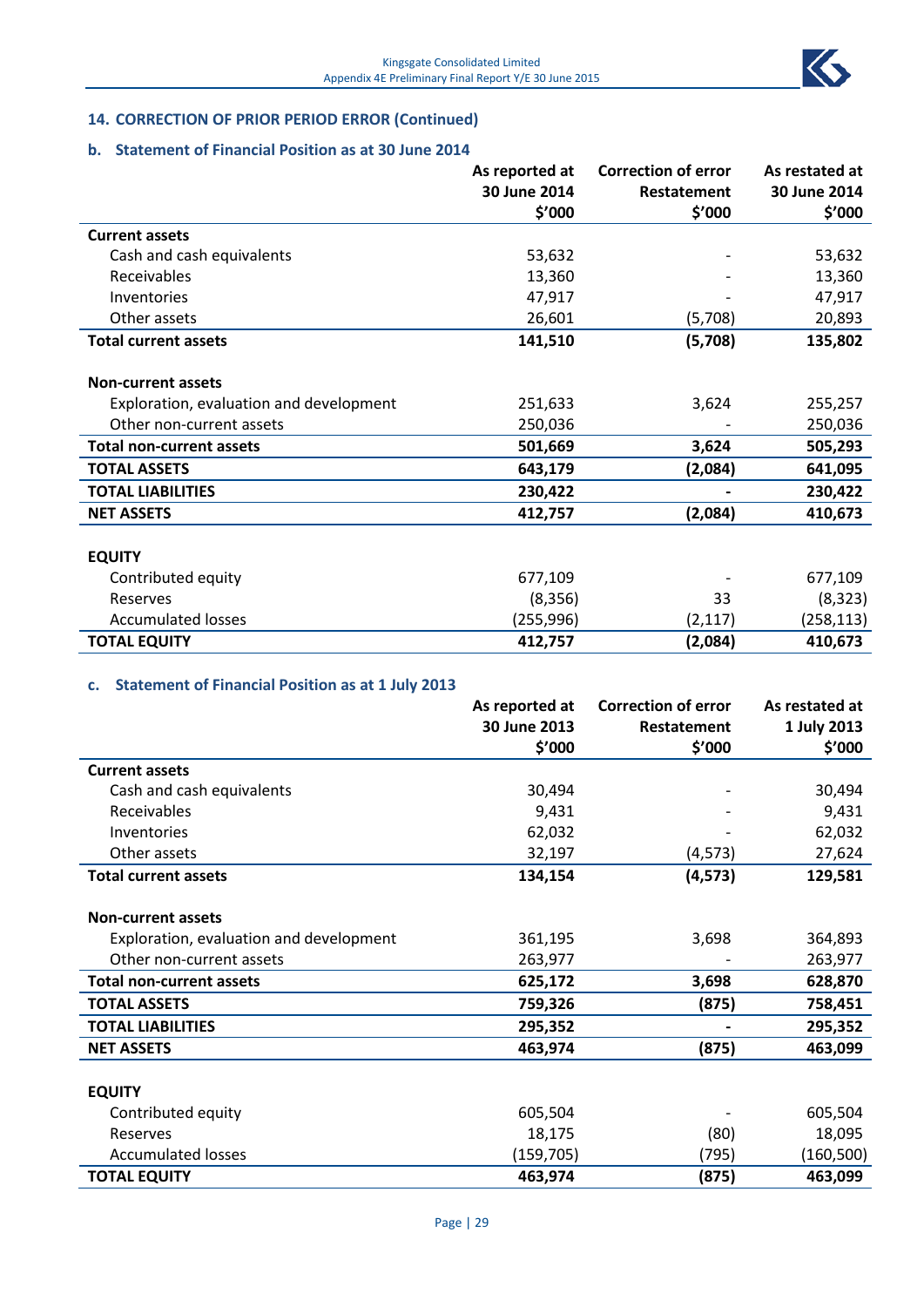

# **14. CORRECTION OF PRIOR PERIOD ERROR (Continued)**

# **d. Statement of Cash Flow for the year ended 30 June 2014**

|                                           | As reported<br>year ended<br>30 June 2014 | <b>Correction of</b><br>error<br>Restatement | As restated<br>year ended<br>30 June 2014 |  |
|-------------------------------------------|-------------------------------------------|----------------------------------------------|-------------------------------------------|--|
|                                           | \$′000                                    | \$′000                                       | \$′000                                    |  |
| Net cash from operating activities        | 37,163                                    | 1,445                                        | 38,608                                    |  |
| Net cash from investing activities        | (43, 456)                                 | (1, 445)                                     | (44, 901)                                 |  |
| Net cash from financing activities        | 30,874                                    |                                              | 30,874                                    |  |
| Net increase in cash and cash equivalents | 24,581                                    |                                              | 24,581                                    |  |

# **e. Earnings Per Share for the year ended 30 June 2014**

|                                                                                                                 | As reported<br>year ended<br>30 June 2014 | <b>Correction of</b><br>error | As restated<br>year ended<br>30 June 2014 |
|-----------------------------------------------------------------------------------------------------------------|-------------------------------------------|-------------------------------|-------------------------------------------|
| Earnings per share (cents per share)                                                                            |                                           |                               |                                           |
| Basic loss per share                                                                                            | (55.9)                                    | (0.8)                         | (56.7)                                    |
| Diluted loss per share                                                                                          | (55.9)                                    | (0.8)                         | (56.7)                                    |
|                                                                                                                 | \$'000                                    | \$′000                        | \$′000                                    |
| Loss after income tax                                                                                           | (96, 291)                                 | (1, 322)                      | (97, 613)                                 |
|                                                                                                                 | <b>Number</b>                             | <b>Number</b>                 | <b>Number</b>                             |
| Weighted average number of shares used as the<br>denominator<br>Weighted average number of ordinary shares used |                                           |                               |                                           |
| as the denominator in calculating basic earnings<br>per share                                                   | 172,237,245                               |                               | 172,237,245                               |
| Adjustment for calculation of diluted earnings per<br>share: options                                            |                                           |                               |                                           |
| Weighted average number of ordinary shares and                                                                  |                                           |                               |                                           |
| potential ordinary shares used as the denominator in<br>calculating diluted earnings per share                  | 172,237,245                               |                               | 172,237,245                               |